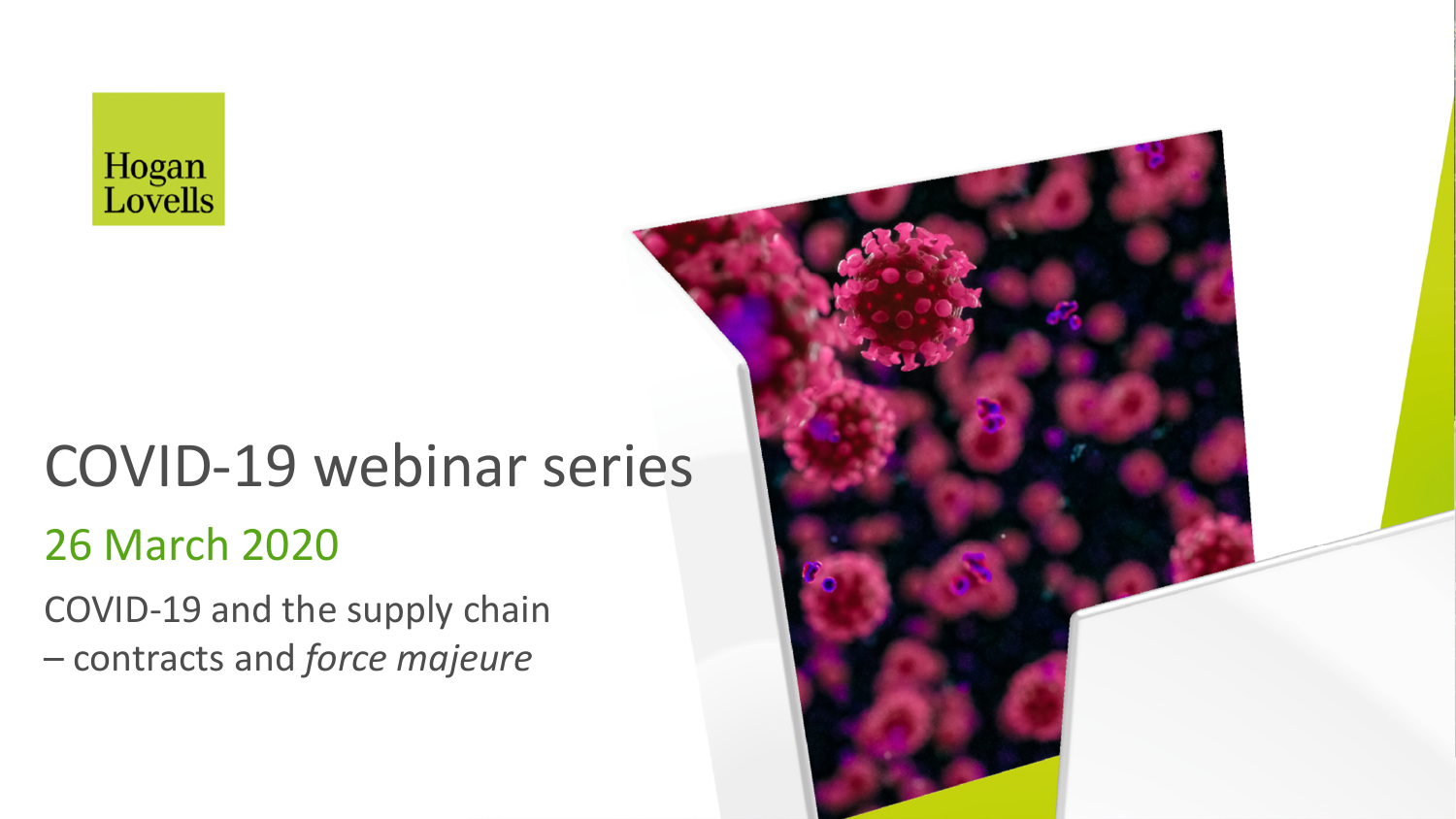### Context: A multi-layered issue



**Peter Watts** Partner, Corporate and Commercial London +44 20 7296 2769 [peter.watts@hoganlovells.com](mailto:peter.watts@?hoganlovells.com)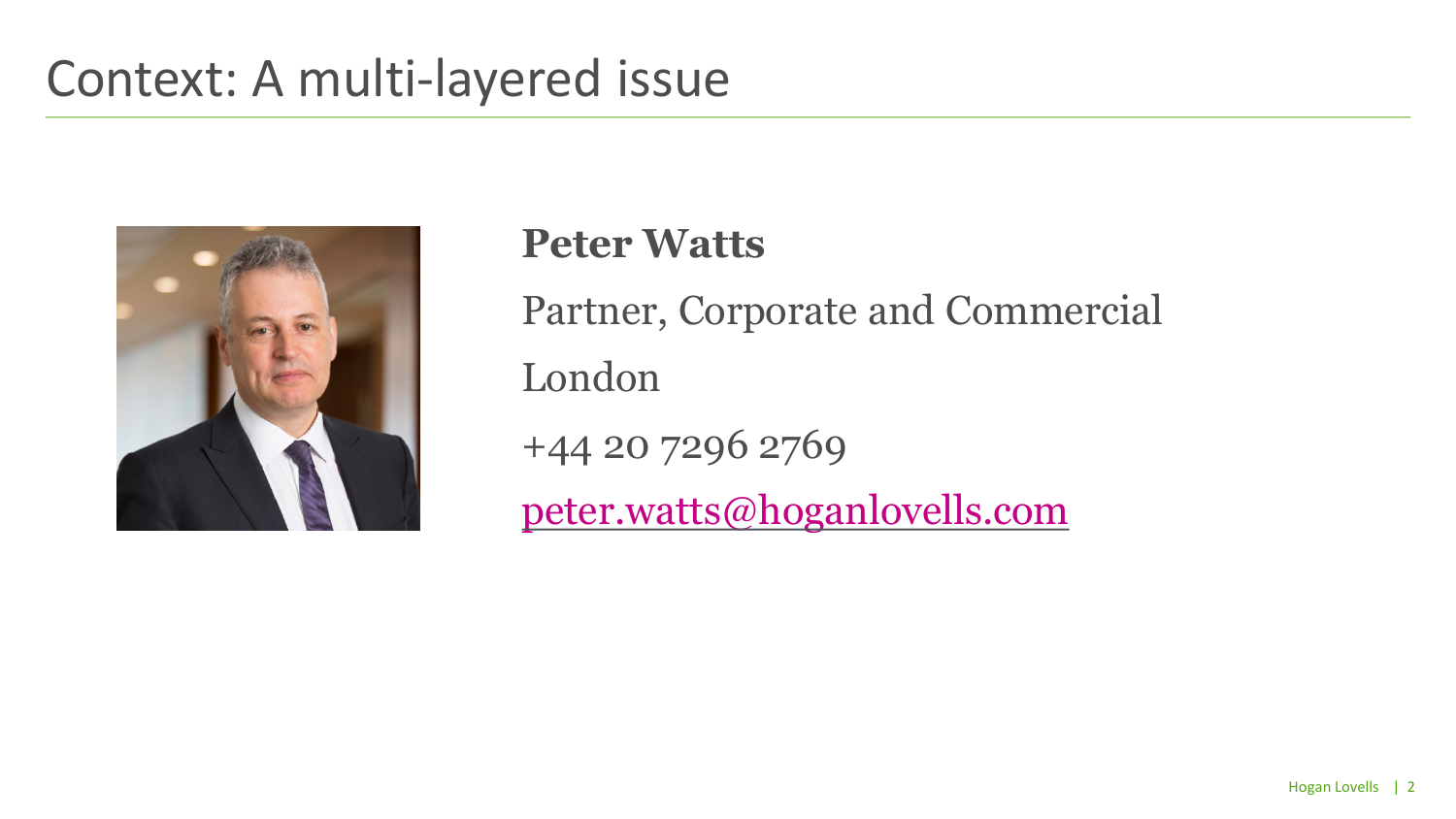### Agenda

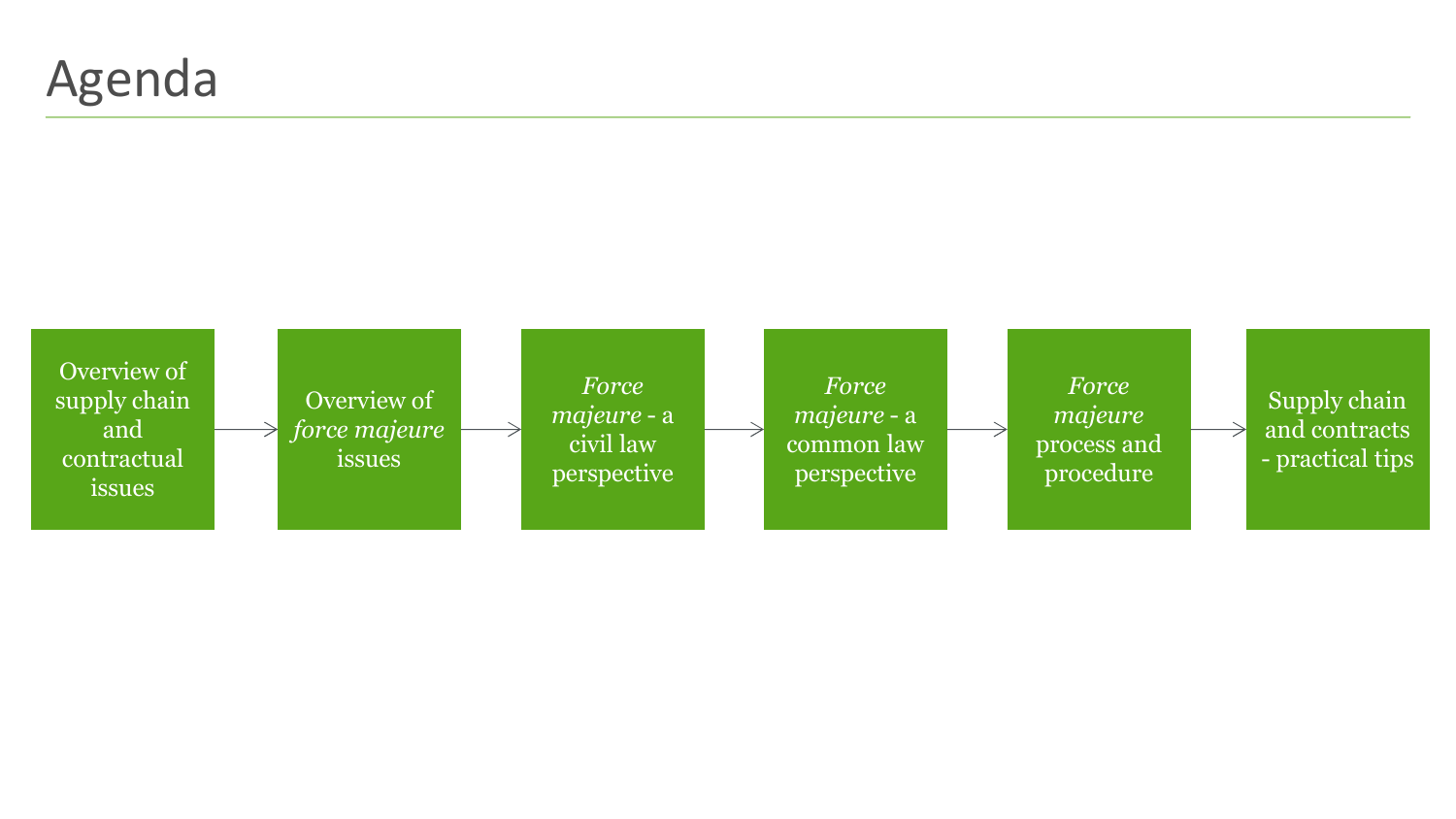### Context: A multi-layered issue

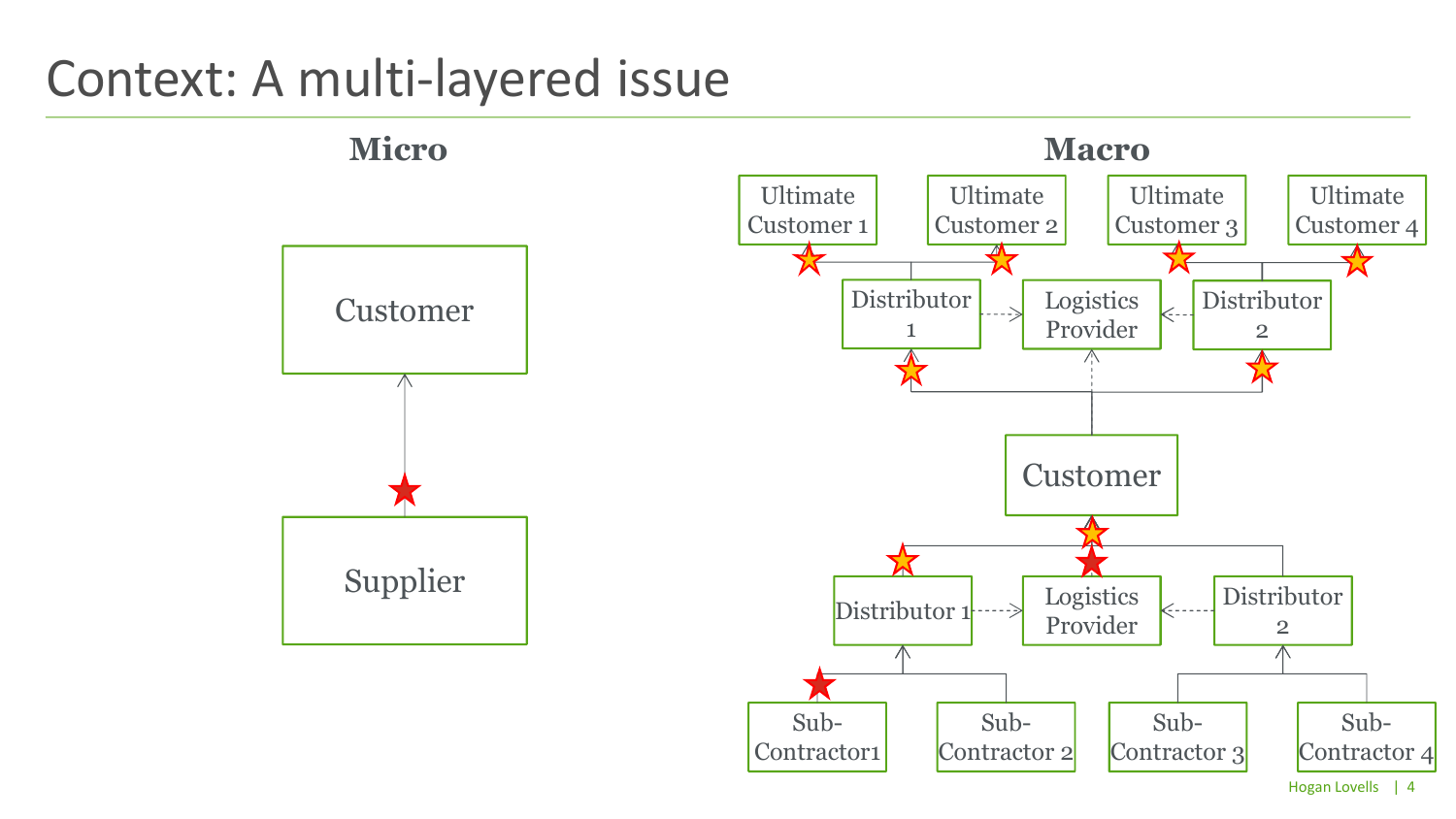# Practical issues we are seeing

- Challenges in all directions
- Problems with performance and payment
- Direct and indirect causes
	- Legal prohibitions
	- Policy statements
	- Direct practical issues (own sickness levels)
	- Indirect practical issues (shortage of stocks in the supply chain)
- Speed of change and government overrides
- Confusion and business people at the sharp end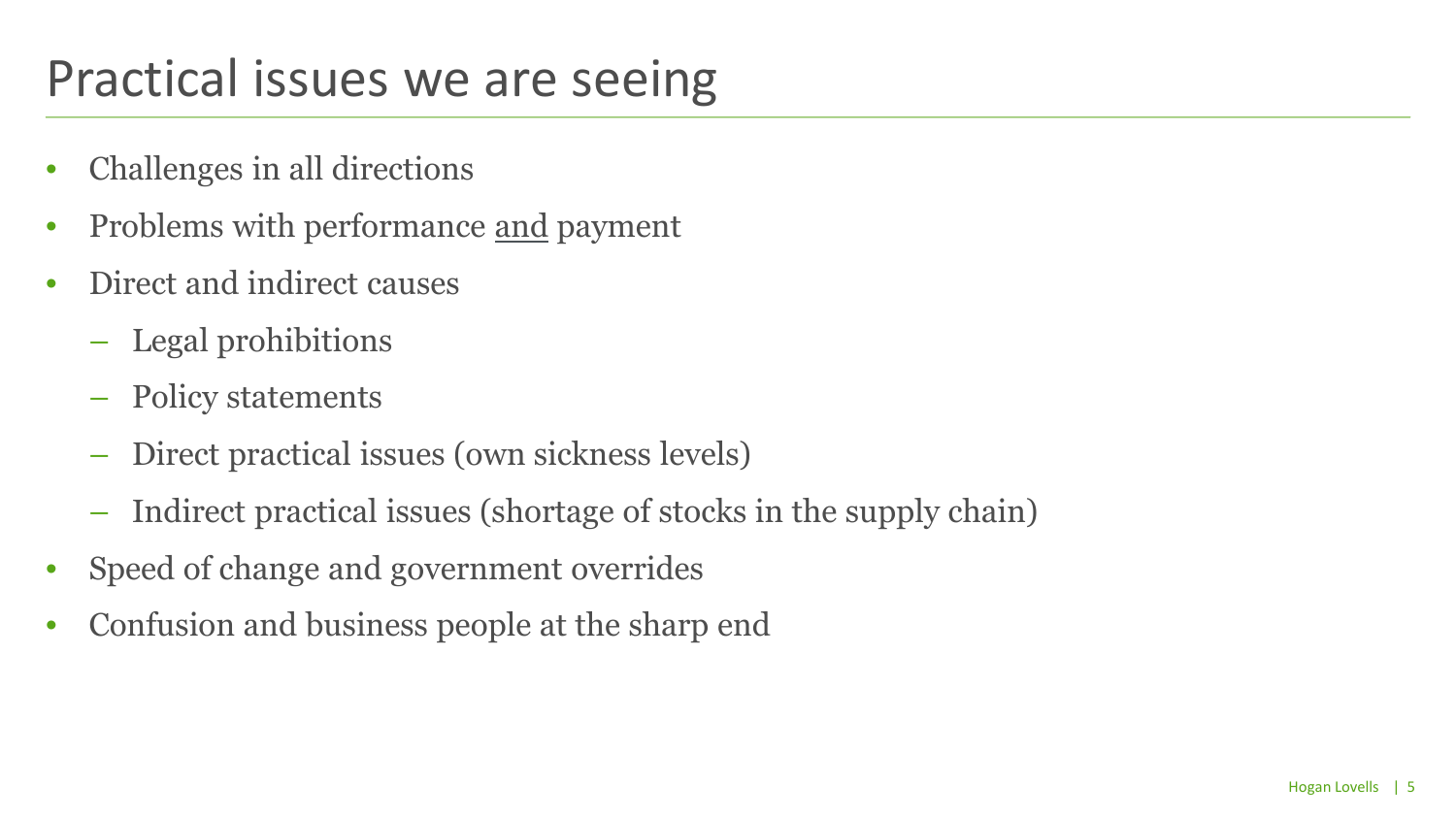# Legal considerations

- Is there a contract?
- Nature of obligations and governing law
- Frameworks and commitments
- Breach
	- Financial claims
	- Termination rights
- *Force majeure*
- Other contractual triggers:
	- Change control
	- Automatic price or performance adjustments
	- Termination rights
- Exclusion of liability particularly with consumers and SMEs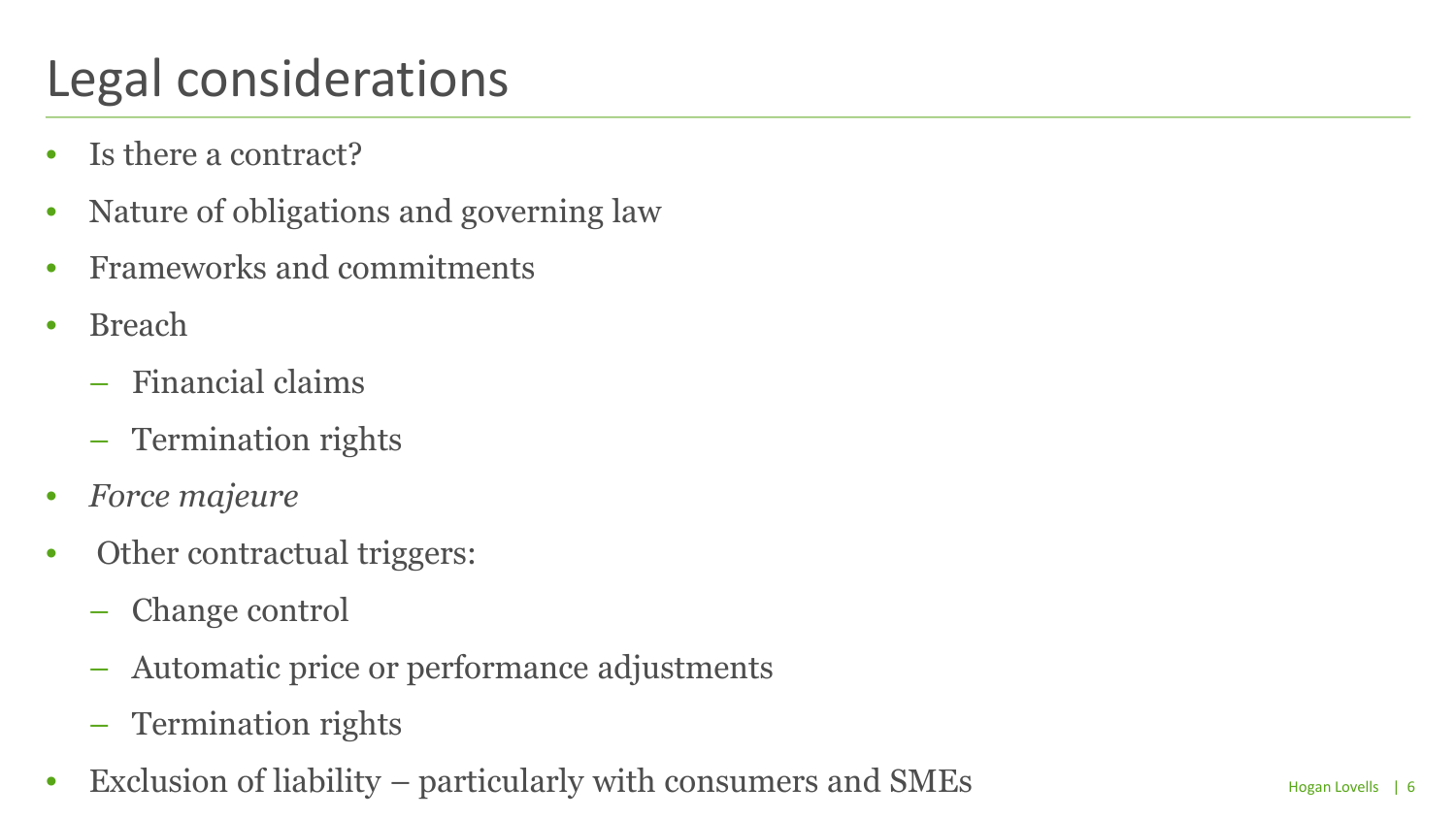# Practical considerations

- What is your goal?
- Do you understand your supply chain?
- Do you know what the contract terms are?
- Managing communication
	- "first responders"
	- Impact of practical steps and communication on legal position
- Record-keeping
- Availability of legal and practical recourse (e.g. recovery of goods)
- Ability to take over sub-contracts
- **Insurance**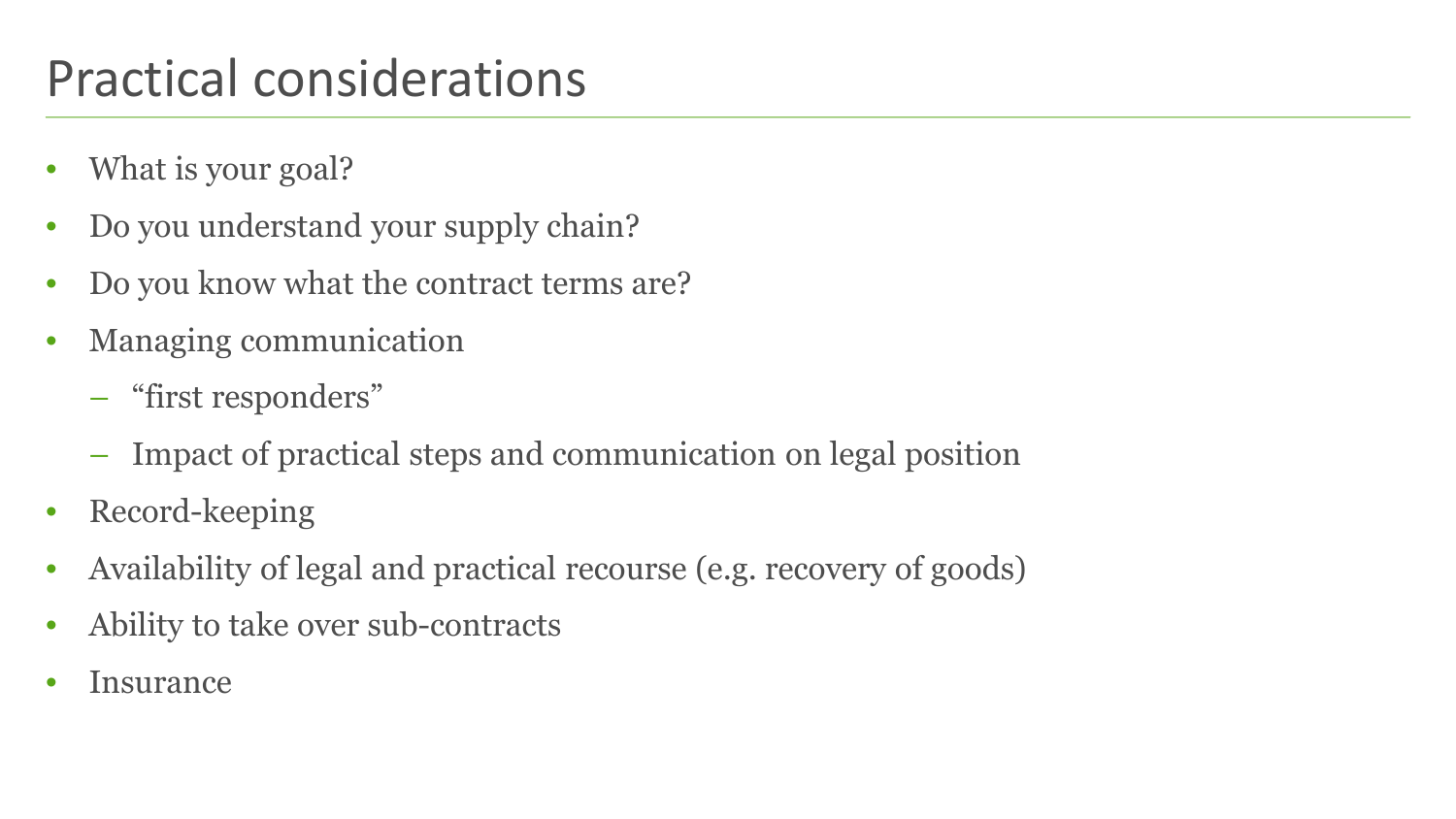## *Force majeure* & contract issues explored



**Tanja Eisenblätter** Partner, Commercial Litigation Hamburg +49 40 41993 528 [tanja.eisenblatter@hoganlovells.com](mailto:tanja.eisenblatter@?hoganlovells.com)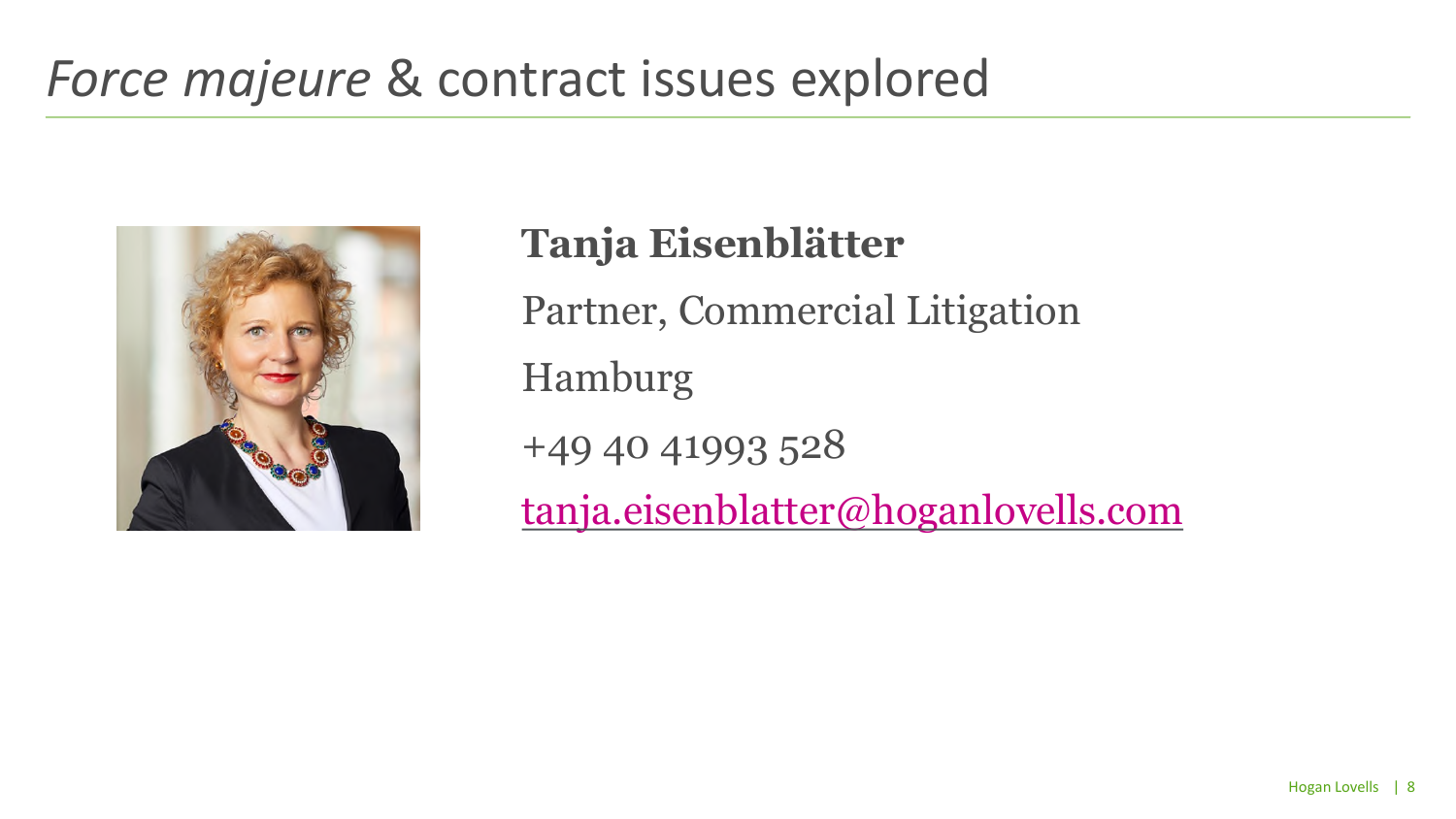An event which:

(a) is outside the control of a party and/or an exhaustive or non-exhaustive specified list of events

(b) prevents performance

(c) often requires reasonable endeavours to overcome

(d) suspends obligations

(e) potentially results in termination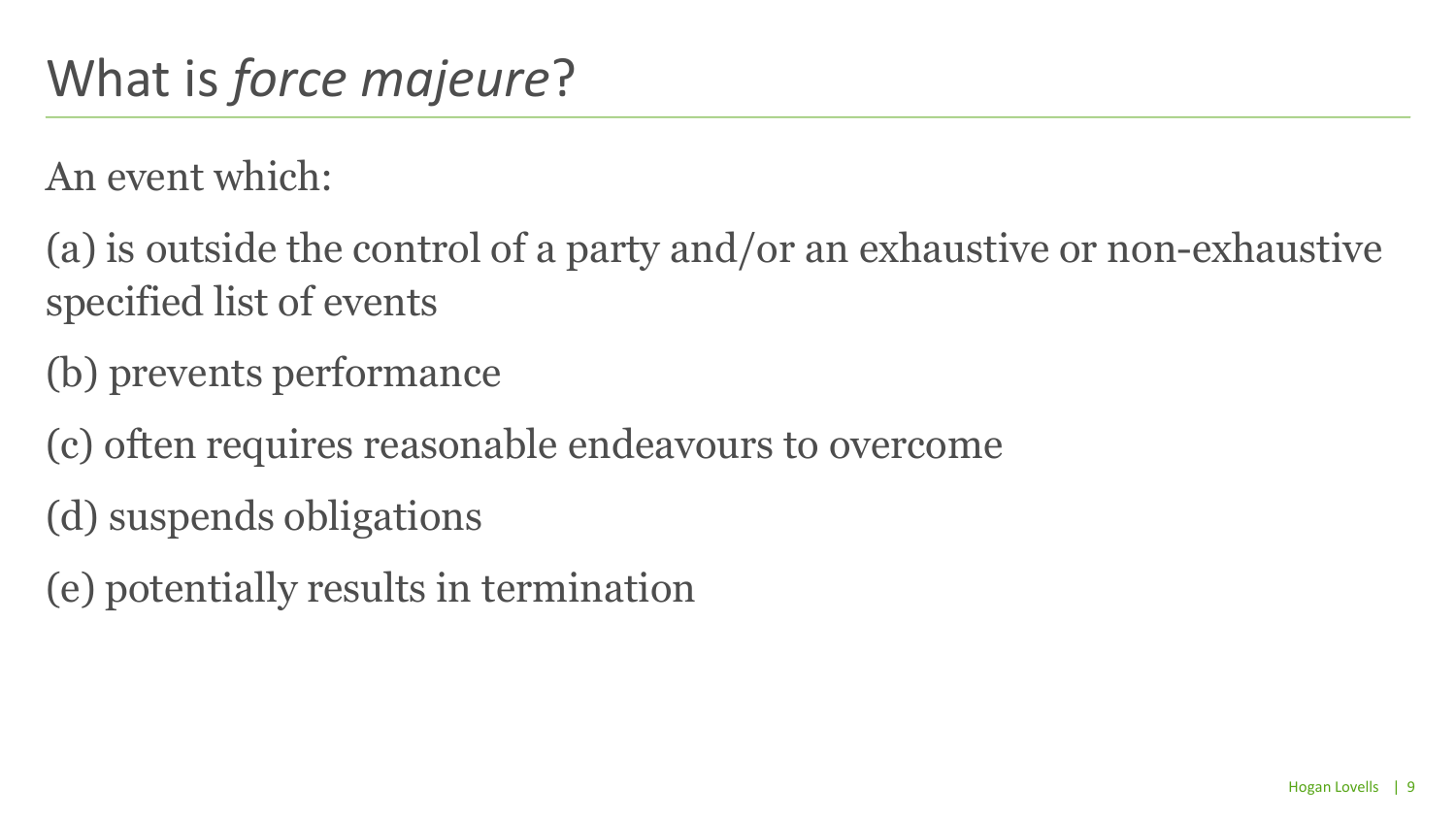# *Force majeure* clause and governing law

- Check for governing law:
	- Common law: An express *force majeure* provision in the contract is needed in order to claim *force majeure*
	- Civil law: *Force majeure*-type provision in governing law
- Check if there are overriding notification requirements and rules on the effects of notifying a force majeure event.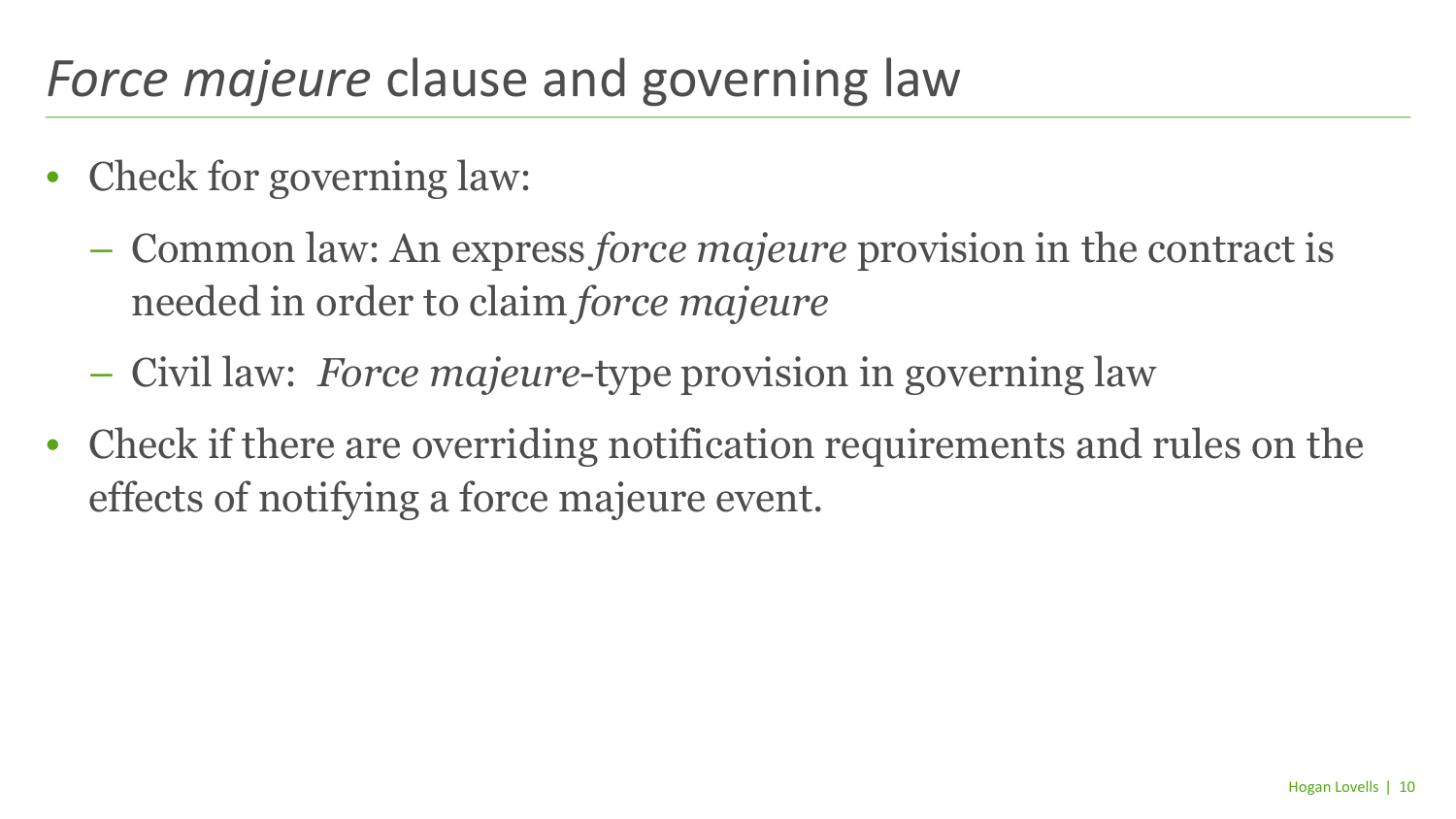# Is COVID-19 covered?

- Determination will be easier where governments/legal authorities (for example, China) have officially certified coronavirus as a force majeure event.
- Exhaustive list/non-exhaustive list
	- If the list includes epidemics or pandemics:
		- To trigger the clause, it probably won't say:
			- who has to declare an epidemic/pandemic or whether the epidemic/pandemic has to be:
				- in a certain country/region only or global
				- in only certain places where the contract is to be performed, such as place of manufacture/product delivery/service delivery
- Extent of interference
	- "impeded", "hindered," "prevented" or "interfered with"
- Causal link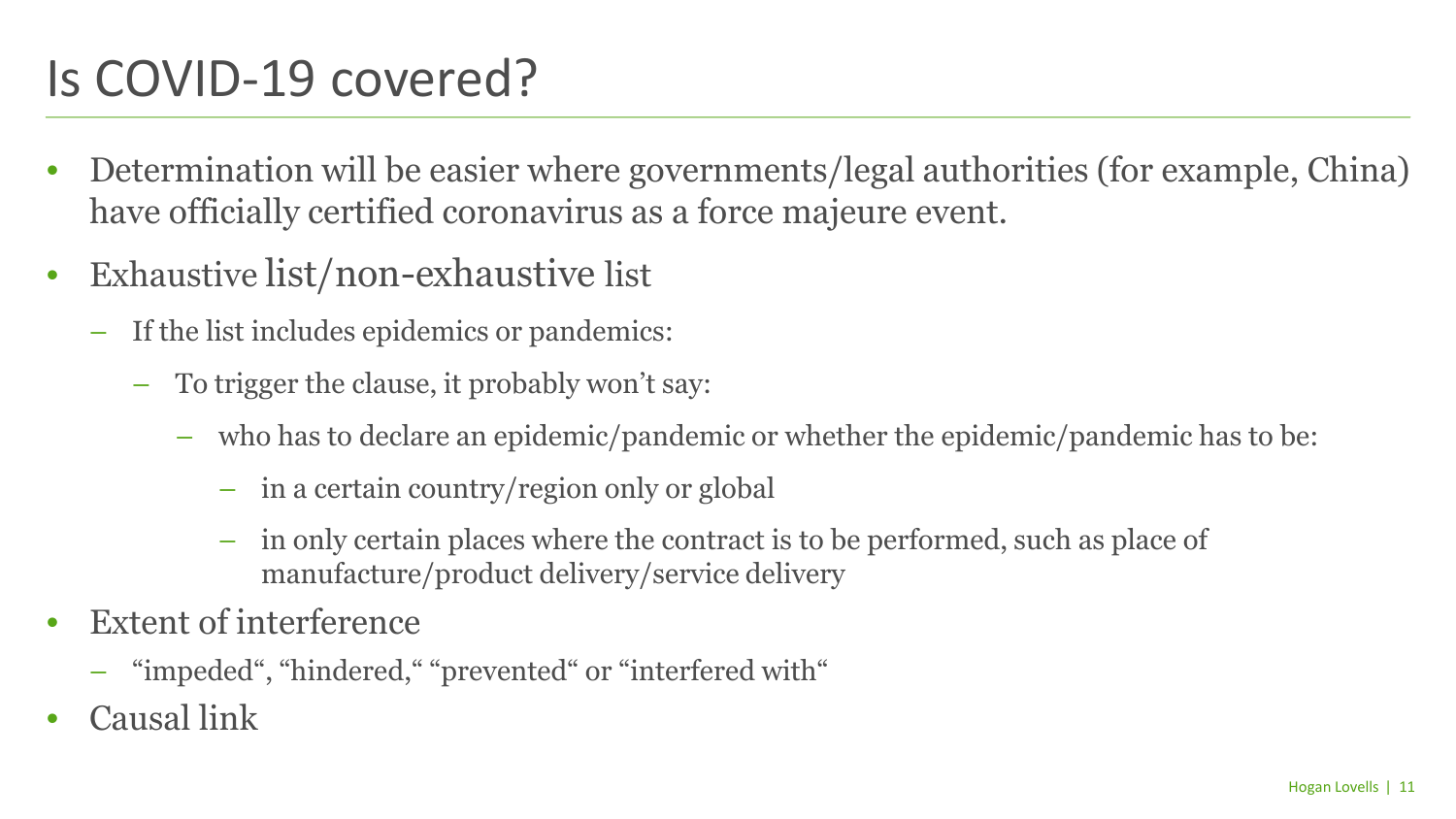# No *force majeure* clause included

- No *force majeure*-type clause? Event not covered by the contract words? Other provisions you might rely on:
	- Material adverse change
	- Price adjustment
	- Liability limitations and exclusions
	- Extensions of time
	- Variations
	- Changes in law (for example, laws prohibiting employees or transport from working, which slow down the supply chain)
	- Frustration (unlikely to succeed in many jurisdictions)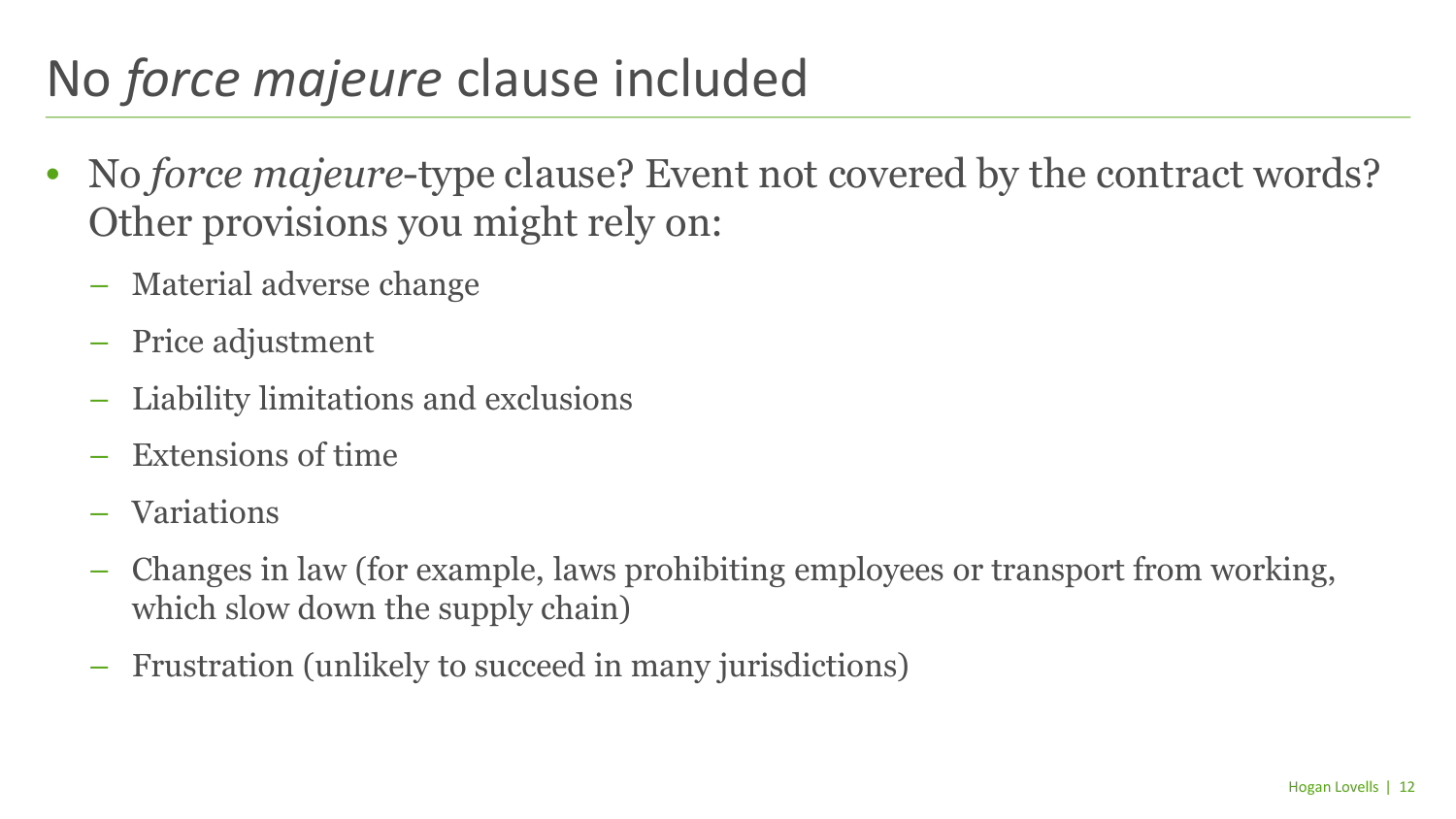# *Force majeure* in a common law jurisdiction (English law)



### **Angus Rankin**

Partner, Construction and Engineering **Disputes** 

London

+44 20 7296 5030

[angus.rankin@hoganlovells.com](mailto:angus.rankin@?hoganlovells.com)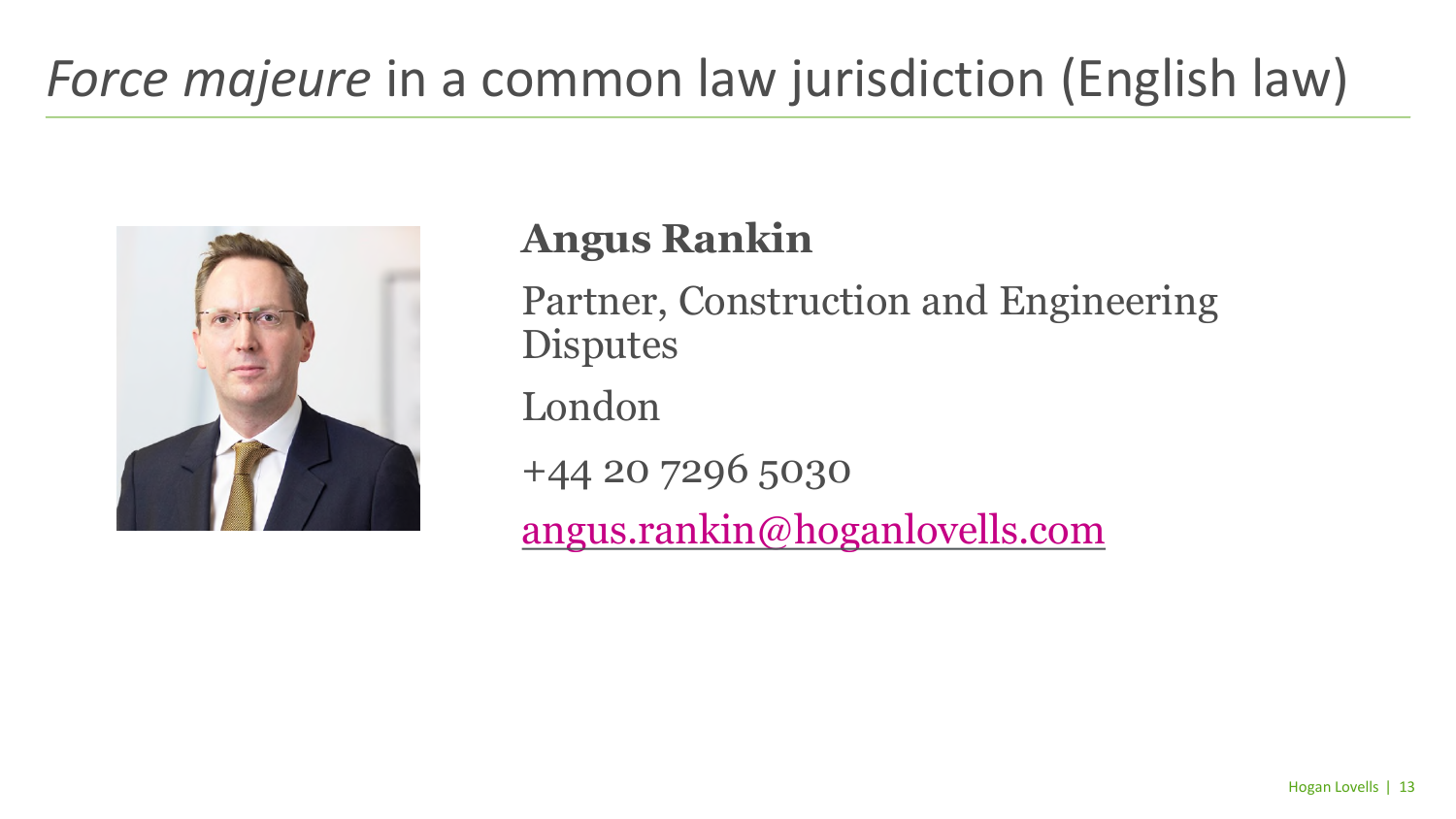# *Force majeure* in a common law jurisdiction (English law)

- The term *force majeure* itself is not an English law concept
- Therefore, in an English law contract, crucial to define the scope of *force majeure* and rights/obligations arising from it in the contract terms
- English law principles might still be relevant in determining important questions under the clause e.g.
	- How to interpret the list of *force majeure* events;
	- The extent of an affected party's duty to mitigate impact; and
	- Causation the affected party will still need to establish the causal link between the events and the slowdown/stoppage in performance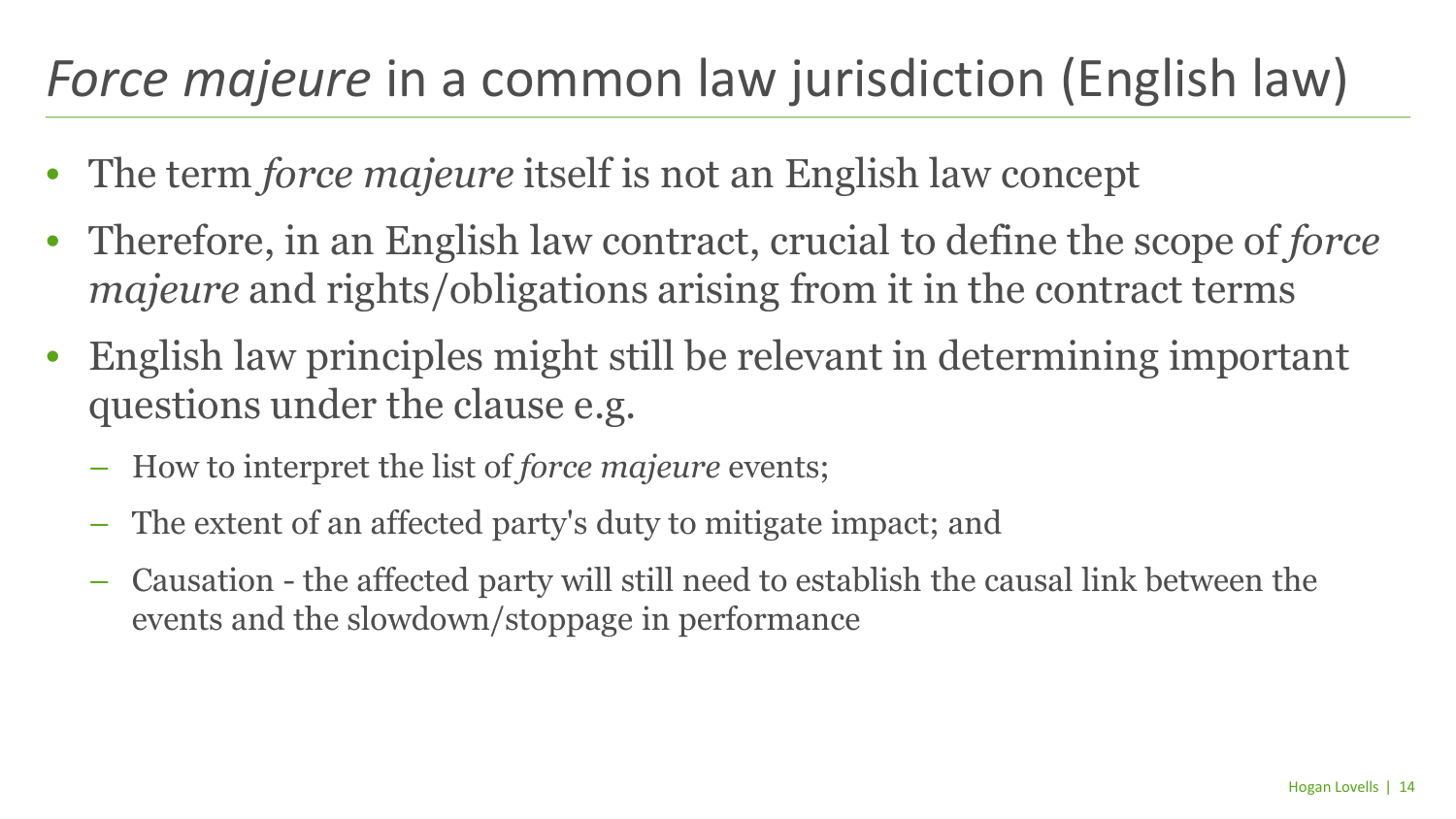# Other common law concepts in play during the pandemic

- Frustration: high bar to meet and (if met) its effect is to automatically discharge the contract and excuse the parties from future obligations
- English law (in summary):
	- Frustrating event occurs after contract formation;
	- Renders party's performance impossible, illegal or radically different;
	- Not available where parties' contract made express provision covering the situation (consider interplay with *force majeure* clause);
	- Contract not frustrated if alternative method of performance is possible; and
	- Contract not frustrated merely because it is more expensive to perform.
- Other common law concepts: good faith?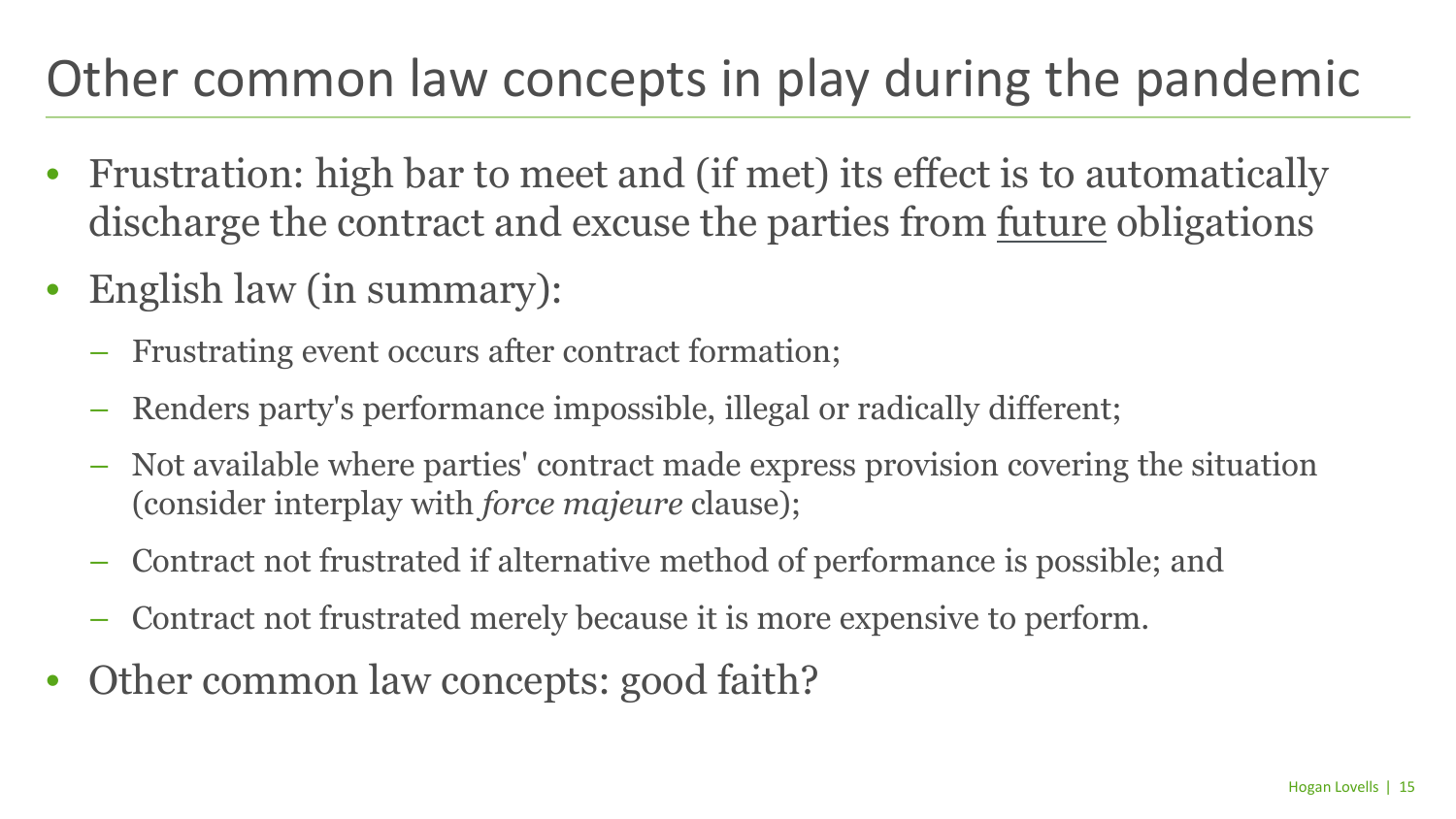# Force majeure in a civil law jurisdiction (German law)



**Detlef Hass** Partner, Commercial Litigation Munich +49 89 290 12 215 [detlef.hass@hoganlovells.com](mailto:detlef.hass@?hoganlovells.com)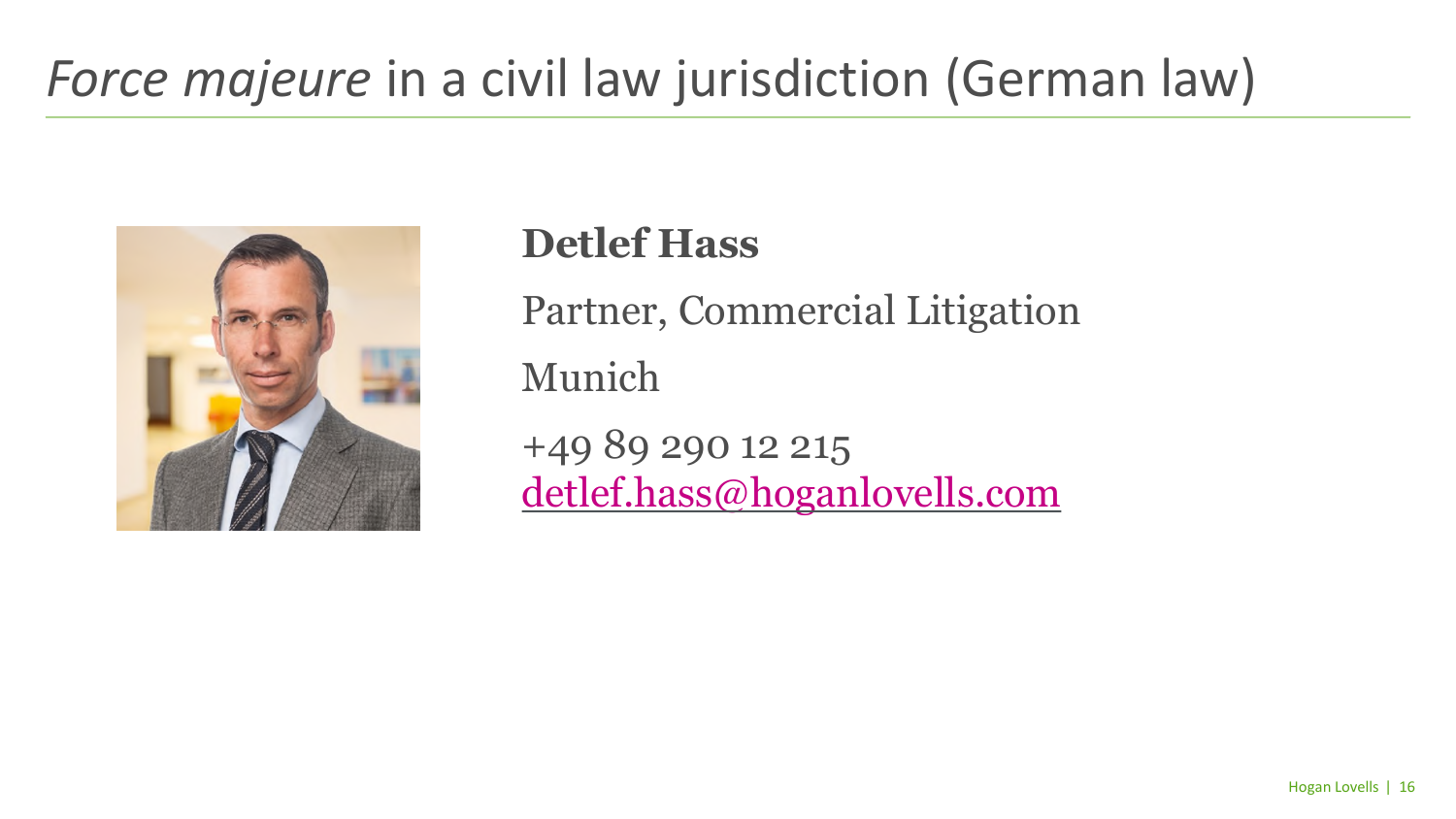# *Force majeure* in a civil law jurisdiction (German law)



Case study: Supply contract **NO** *force majeure* clause German law applicable

- Basic rule: Each performance obligation must be considered separately
- Relevant statutory law provisions:
	- Impracticability of performance (section 275 German Civil Code, "GCC")
		- Legal consequence: No obligation to provide the respective performance BUT claim for damages possible, if Impracticability is due to fault
	- Frustration of contract (section 313 GCC)
		- Legal consequence: Adaption of contract through negotiations, ultima ratio: termination of contract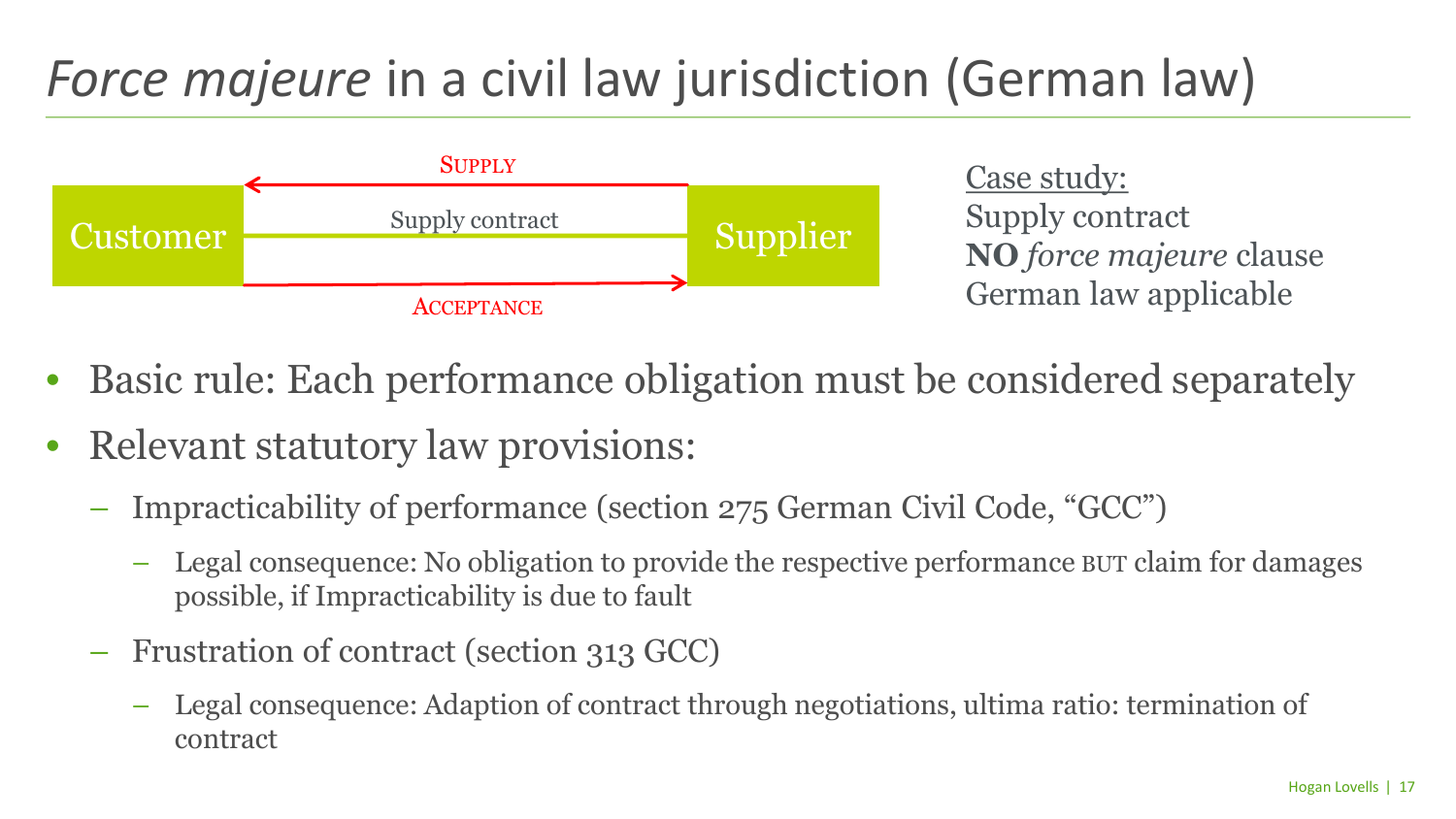# *Force majeure* in a civil law jurisdiction (German law)

Case Study: Administrative order to close respective supply business due to pandemic

- Release from SUPPLY OBLIGATION
	- ( + ) if suppliers production, due to closure, is no longer operational
- Release from ACCEPTANCE **OBLIGATION** 
	- $-$  ( $+/-$ ) if customers processing production, due to closure, is no longer possible
	- ( ) if customers sales is affected

#### Impracticability, sec. 275 GCC? Frustration of contract, sec 313 GCC?

- Effects on SUPPLY / ACCEPTANCE **OBLIGATION** 
	- What to consider for negotiations? Notification; long-term view; transparency
	- With that knowledge of facts ask…
		- $\triangleright$  Did the basis of the contract change?
		- Was the allocation of risks amongst parties materially affected?
		- Did the legislative environment cater for the problem?
	- $\rightarrow$  Consequence: renegotiate contract adaption accordingly
	- $\rightarrow$  Ultima ratio: terminate contract or stick to it and request damages for failure to renegotiate thereafter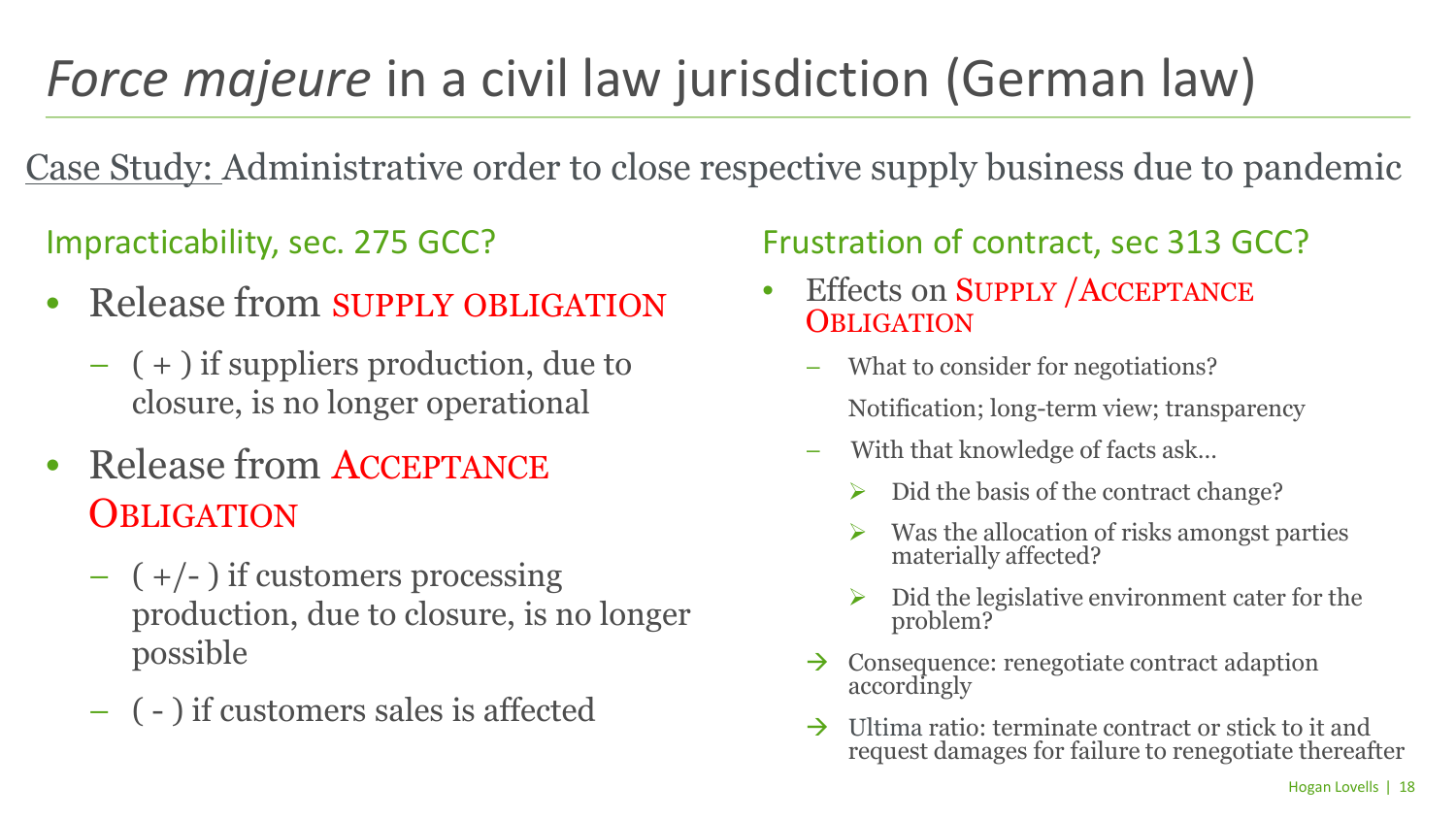# Can the courts help?

- Mindset of judges regarding COVID-19?
- Availability of courts?
	- For main proceedings: questionable
	- For injunctive relief: priority of courts in many jurisdictions
- What can be done, if you have a situation which cannot be resolved otherwise?
	- Request relief for specific performance?
		- $\triangleright$  Available in more sophisticated court systems globally in exceptional cases
		- e.g. Supplier withholds/ stops performance unlawfully (e.g. *force majeure* as an excuse): requires a clear case
		- $\triangleright$  To enforce adaption of contract (sec 313 BGB): only in extreme circumstances
	- Wait and liquidate approach: Claim for damages to be filed after we will have come out of the tunnel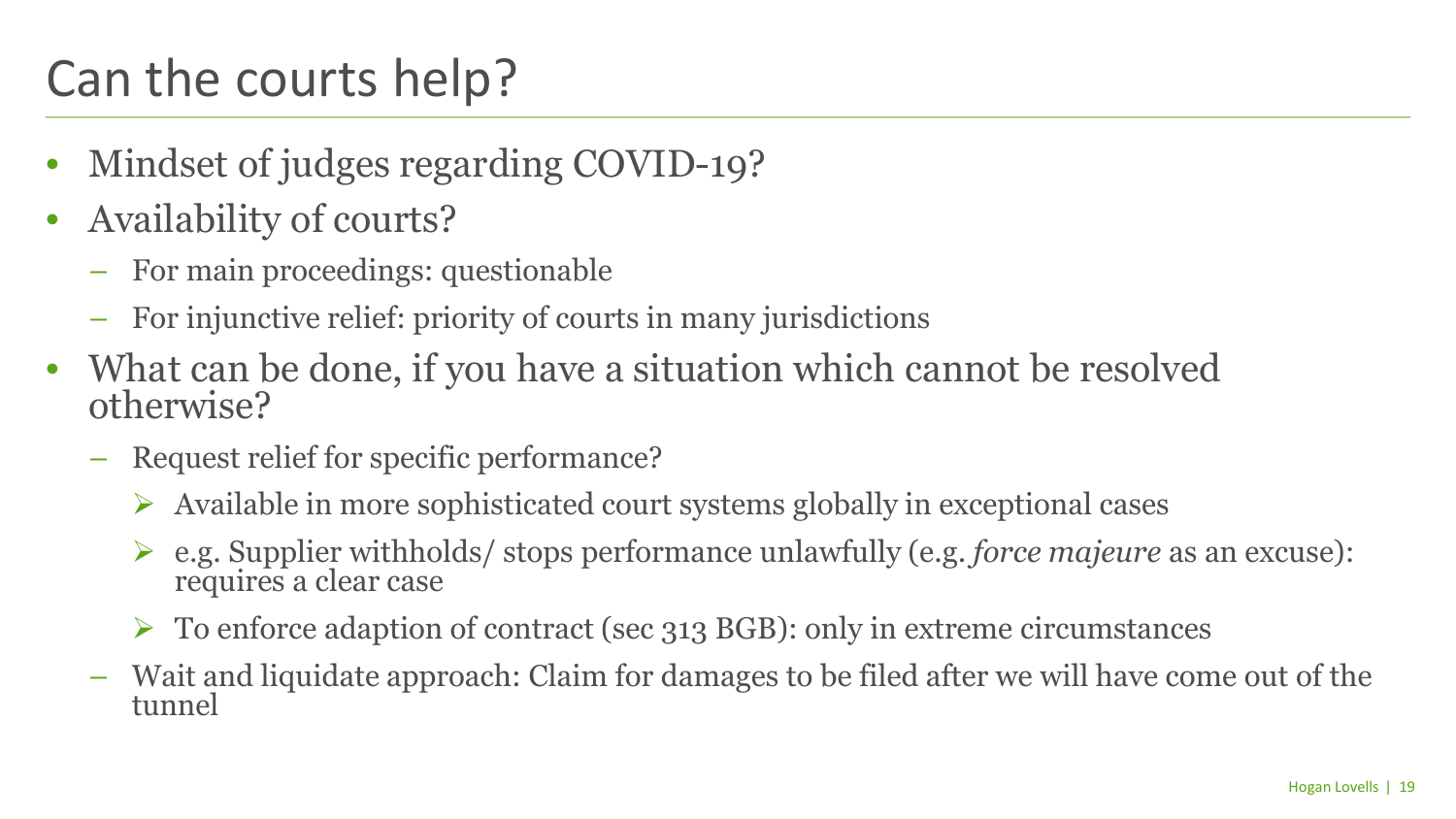# *Force majeure* process and procedure



**Steven Barley** Partner, Commercial Litigation Baltimore +1 410 659 2724 [steve.barley@hoganlovells.com](mailto:steve.barley@?hoganlovells.com)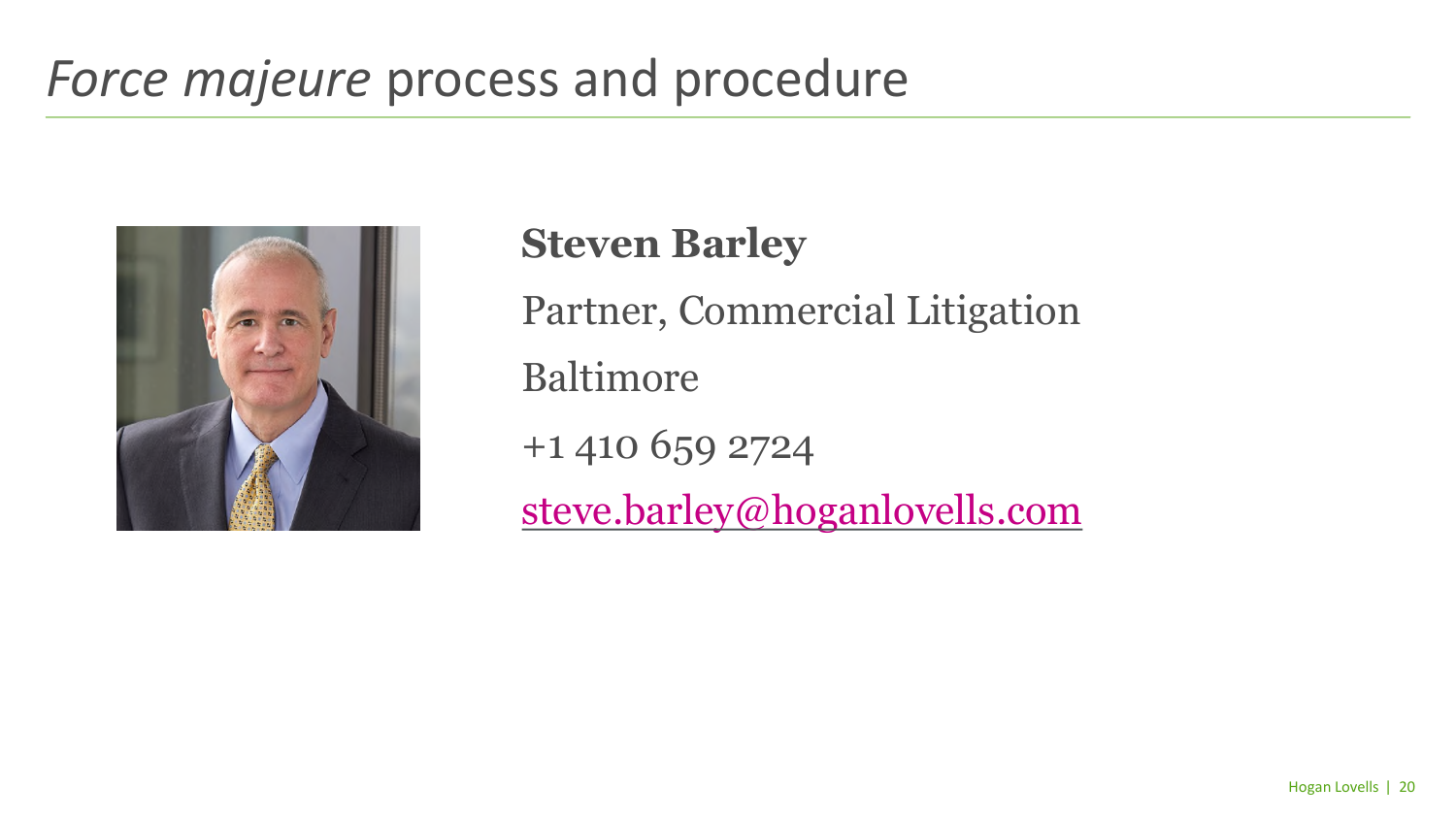# Contractual notice

- Providing notice:
	- Notice needed/recommended?
	- Amount of detail
	- Form, timing and updates
	- Implications for other contractual and business relationships
- Receiving notice:
	- Response needed/recommended?
	- Response detail
	- Implications for the existing contract
	- Implications for other contractual and business relationships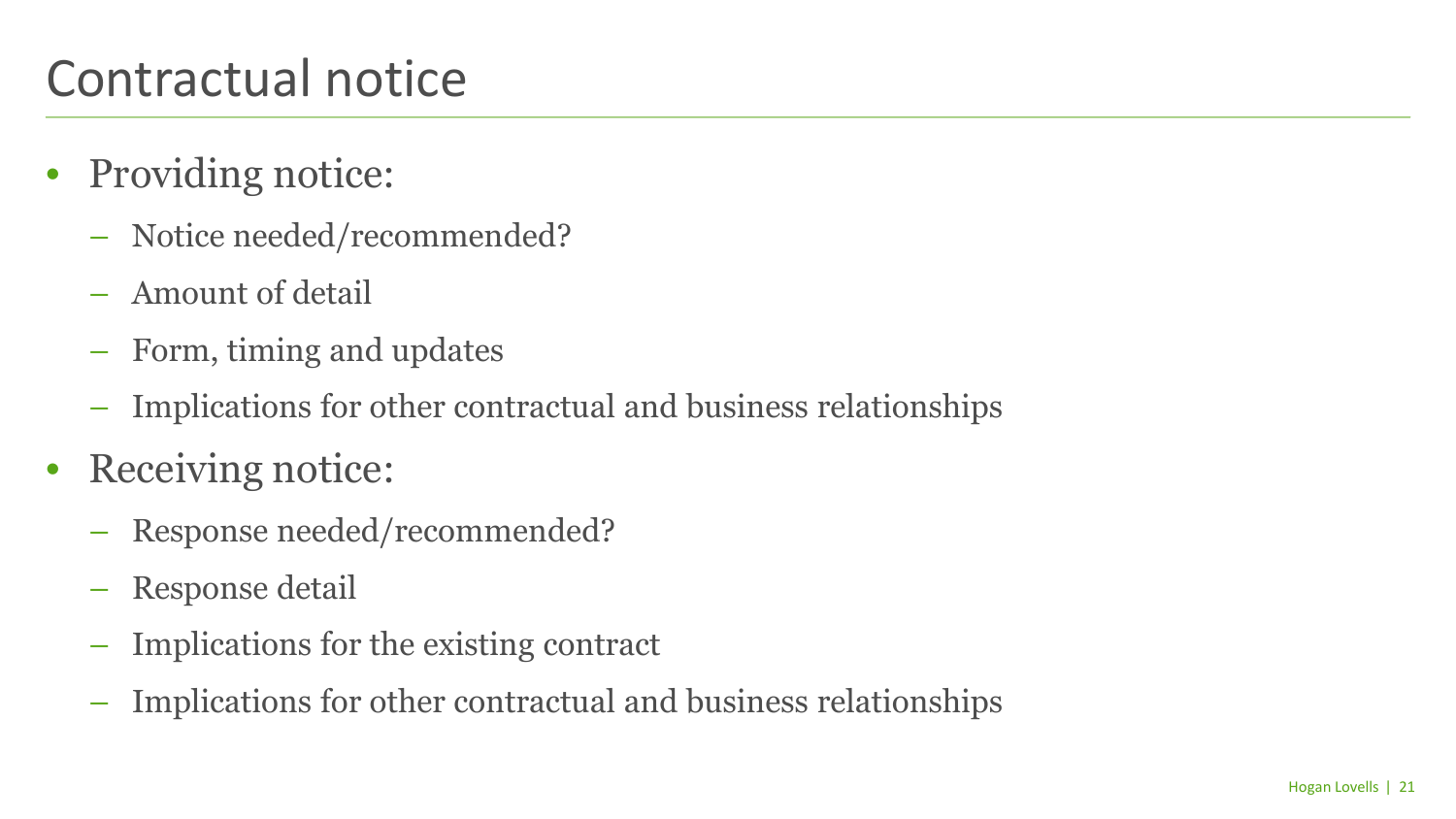# Act in good faith and remember documentation

- Good faith actions may be required and are useful in the event of a dispute
- Properly record and store communications with the other contracting party and your own compliance with the contract
- Document and retain evidence of all communications with other parties about the disruption and its effects, including order or service cancellations
- Retain documents relating to unforeseeability and/or impossibility
- Document potential damages
- If applicable, assess documentation required for insurance purposes
- Carefully document all reasonable steps taken to comply or mitigate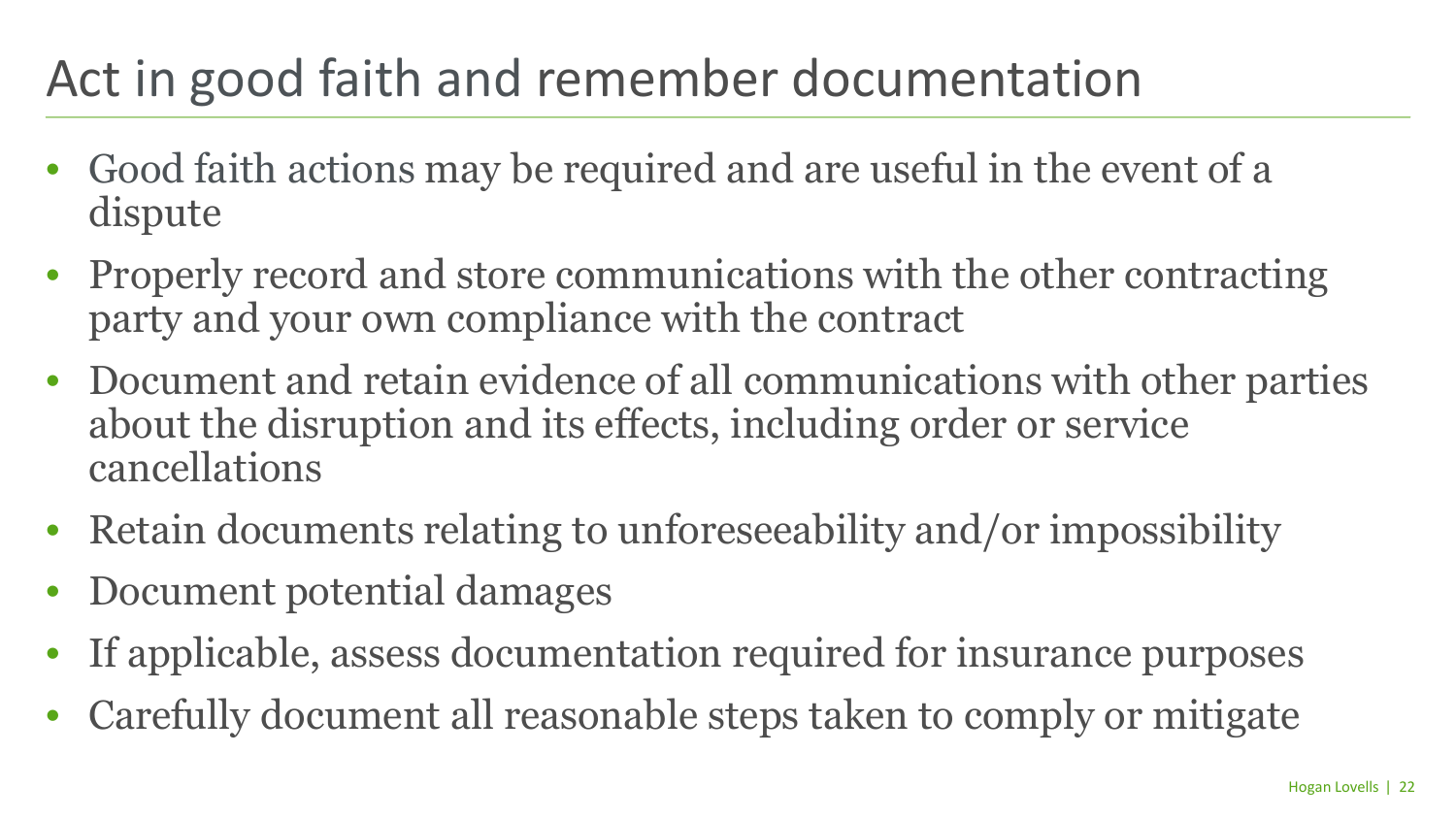# Prepare for the event's end

- Agree a date when obligations will resume after the event and its effects have ended, especially if the contract is unclear
- The supply chain will need time and resources to resume operations/clear backlogs
- The party claiming *force majeure* won't want to be in breach once the event is over
- If you can, explore a further extension of time for performance (you may have a right to request one under the contract)
- Better still, highlight to your counterparty that the event is over but the preventing effects are still being felt
- Effects of coronavirus are continuing and felt at different times by different parts of the supply chain - *force majeure* notices could continue to be issued after it is downgraded from a pandemic. At this stage, return to the contract wording to check if coronavirus is covered and whether the location of the *force majeure* event is mentioned. For example, would your clause be triggered if there were still an epidemic at the place of delivery but not the place of manufacture?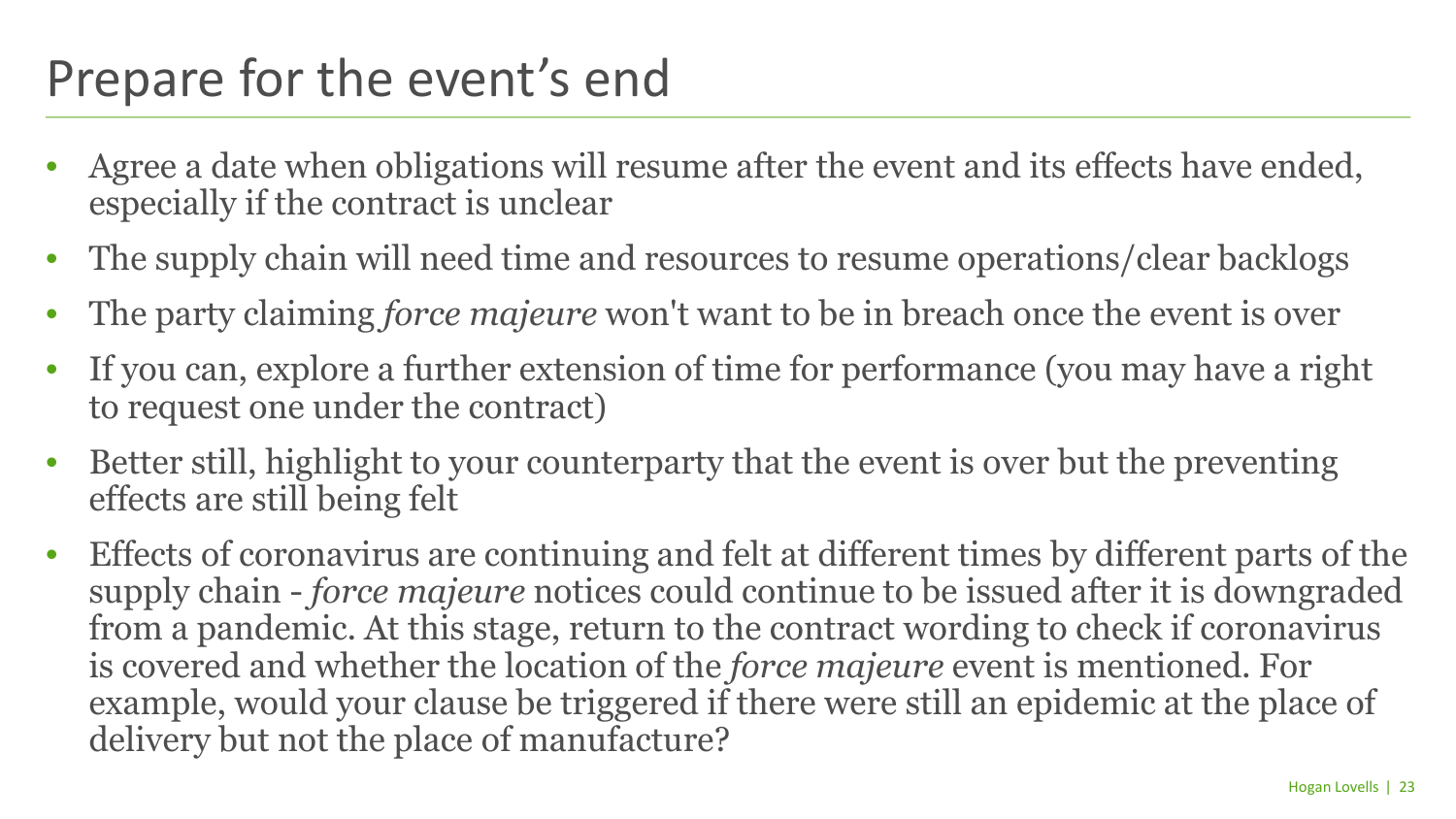## Review existing contracts and relationships

- Which counterparties are likely to be impacted by future *force majeure*  events - engage and plan ahead
- Assess supply chain for future impacts
- Contractual assessments. Do *force majeure* clauses in your existing and future contracts allocate force majeure risk? Consider amendments.
- Consider including price adjustments, liquidated damages and other provisions not typically seen in *force majeure* clauses
- Refer to helpful industry or business practices
- Consider enhancing business continuity plans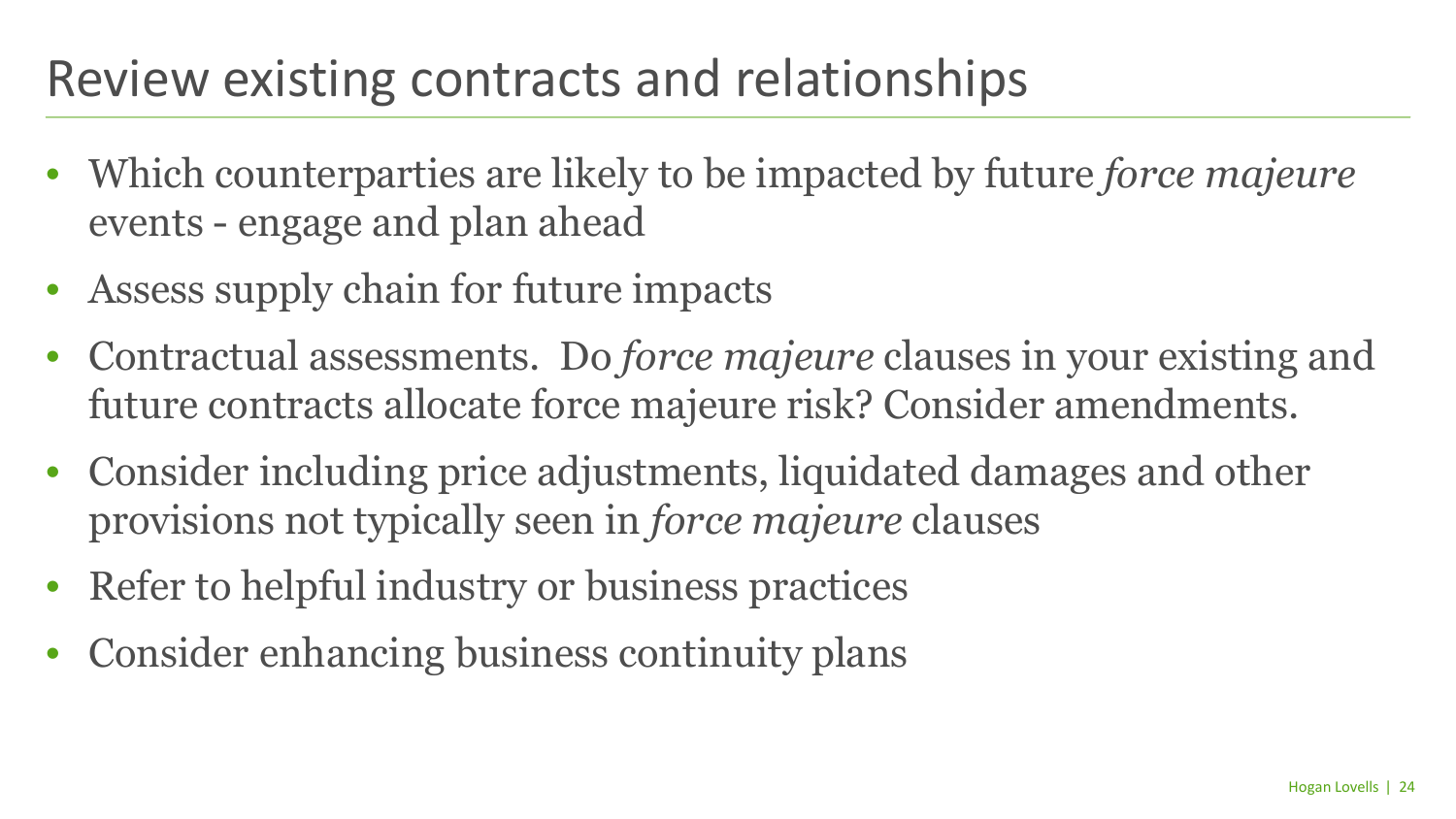### Practical considerations



**Elizabeth Donley** Partner, Corporate Washington, D.C. +1 202 637 5688 [elizabeth.donley@hoganlovells.com](mailto:elizabeth.donley@?hoganlovells.com)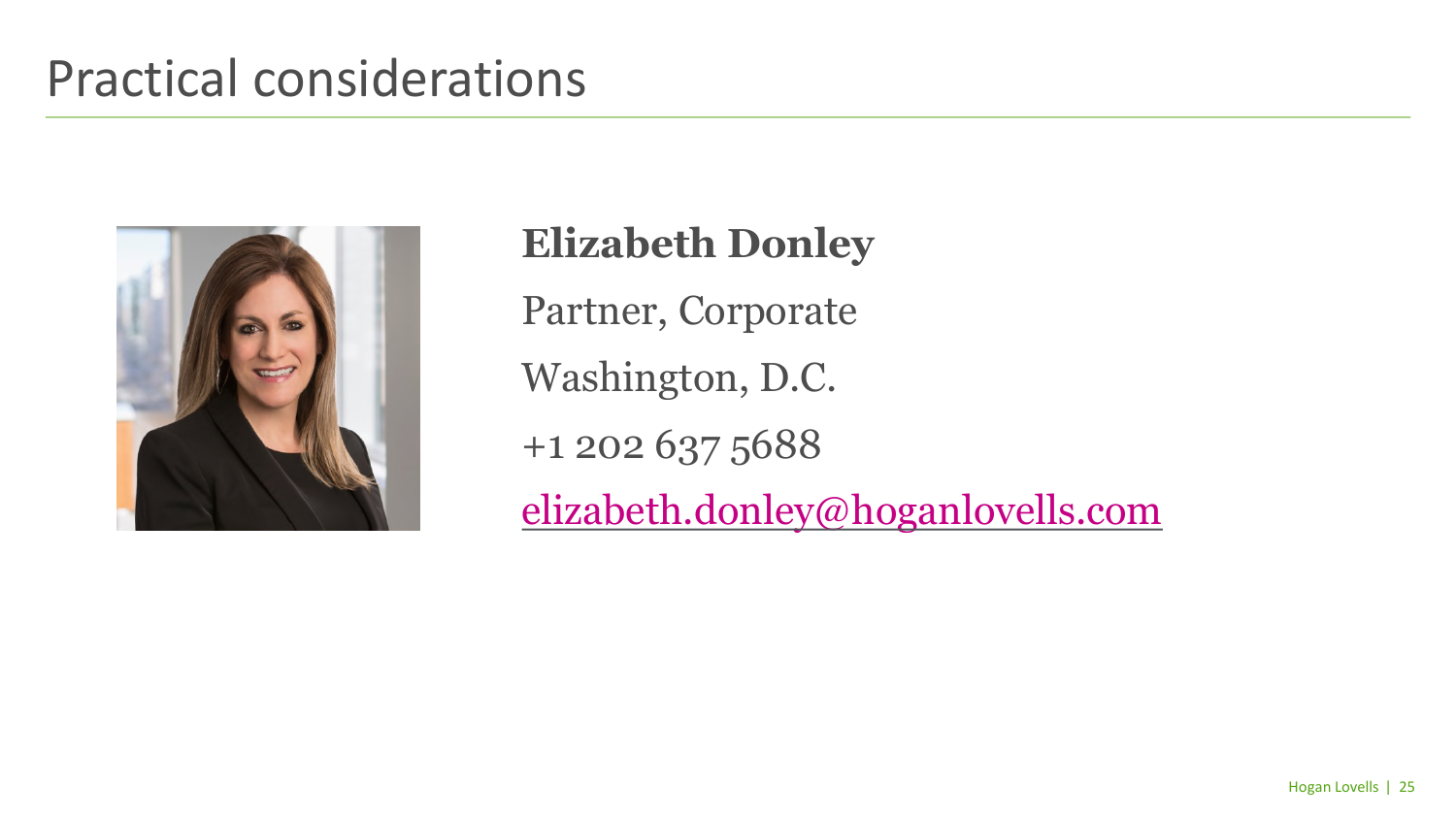# Practical considerations - today's reality

- The impact of COVID-19 on businesses continues to evolve
	- Ongoing dialogue and cooperation among customers, suppliers, governments, employees - members of the supply chain must be nimble
- Focus is on making products and performing services, meeting customer demands, paying employees
	- The goal is "business as usual" or as close as can be achieved in a challenging environment
- "Essential" designations and *force majeure* events
	- Potential conflicts between government-mandated remedies (e.g. shutdowns, shelter-inplace) versus government-declared essential supply and services (e.g. healthcare and defense)
	- Parties to consider the underlying cause for the *force majeure* and whether "essential" services can be performed safely and practically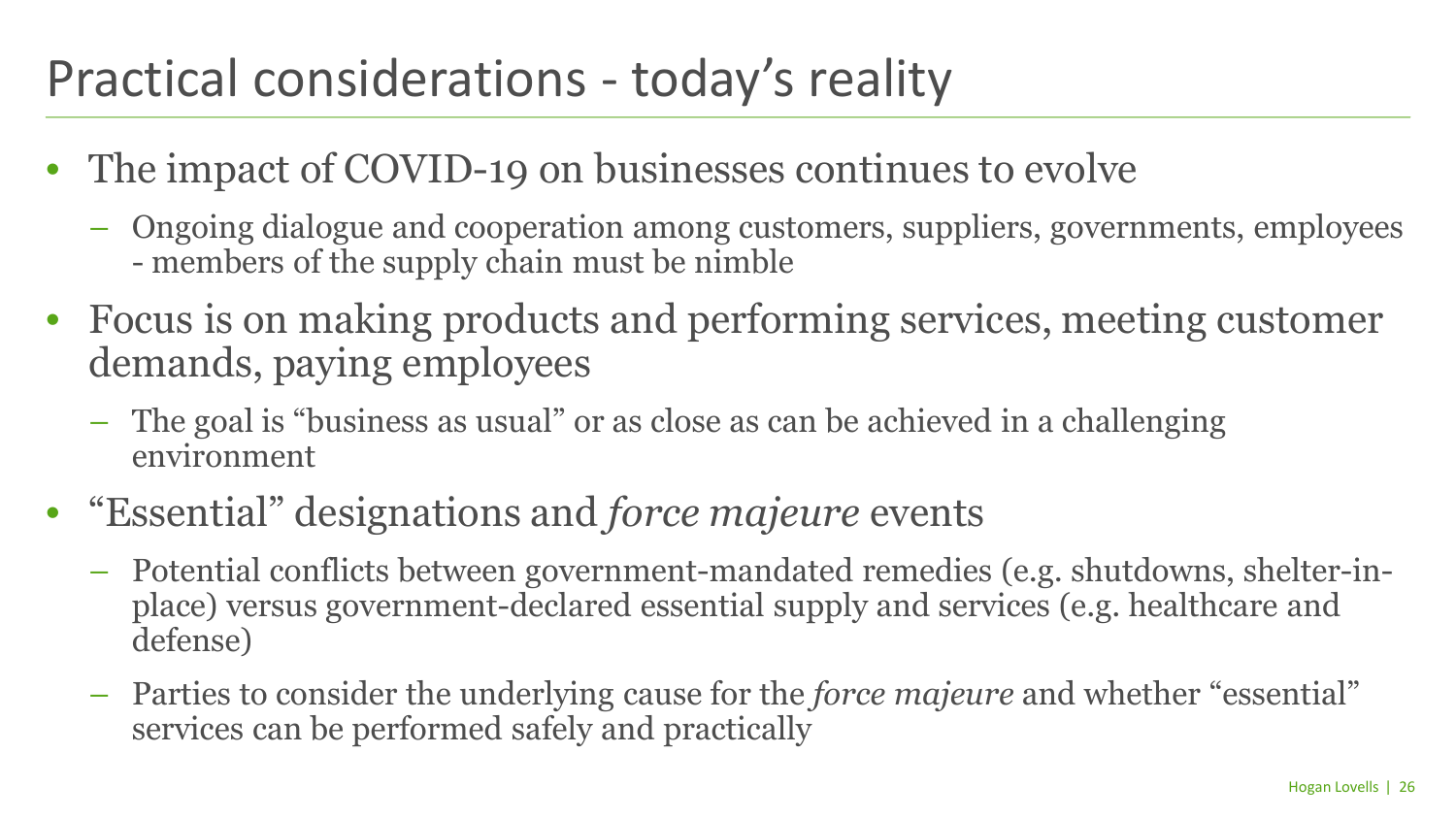# Practical considerations - priorities and decisions

- Allocating resources
	- Suppliers may be forced to prioritize customers and end-markets, allocating resources to some, potentially to the detriment of others (e.g. distributing food and medical supplies over non- 'essential" goods)
	- Businesses may need to exercise *force majeure* remedies selectively
- Risk of performance
	- Unlike some "classic" *force majeure* scenarios, with COVID-19 parties must weigh the risk of performance
- Power of relationships
	- Parties with strong relationships tend to work together to find solutions; mutual trust and investment is valuable in times of uncertainty
	- Parties with greater negotiating power may have more options
- Long-term consequences
	- Decisions made during the COVID-19 crisis may bring risk of claims in the future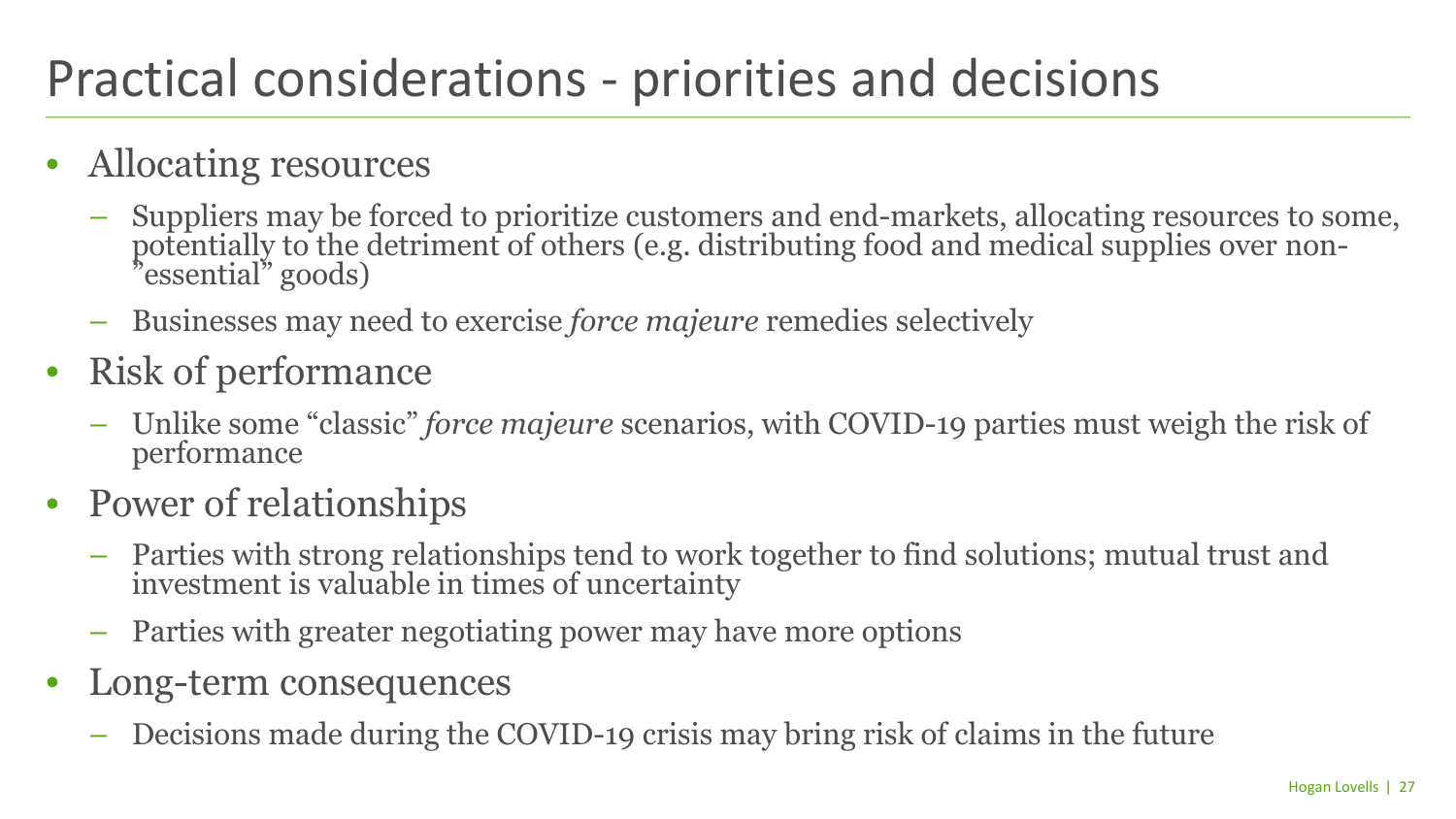# Practical considerations - looking forward

- *Force majeure* will never be the same again
	- What may have been considered boilerplate, standard language intended to cover onetime, temporary events will become a focus of attention
	- Parties will have a heightened sensitivity to global events and government-imposed restrictions that may require reallocation of priorities or resources
- Coordination and collaboration
	- COVID-19 emphasizes the need for alignment of priorities and remedies across the supply chain; parties will be increasingly sensitive to being "stuck in the middle"
- Global, interconnected, supply chains
	- The value and efficiency of the multi-layer, global supply chain will not be diminished; COVID-19 demonstrates how interconnected we are as a global economy, and we expect this will continue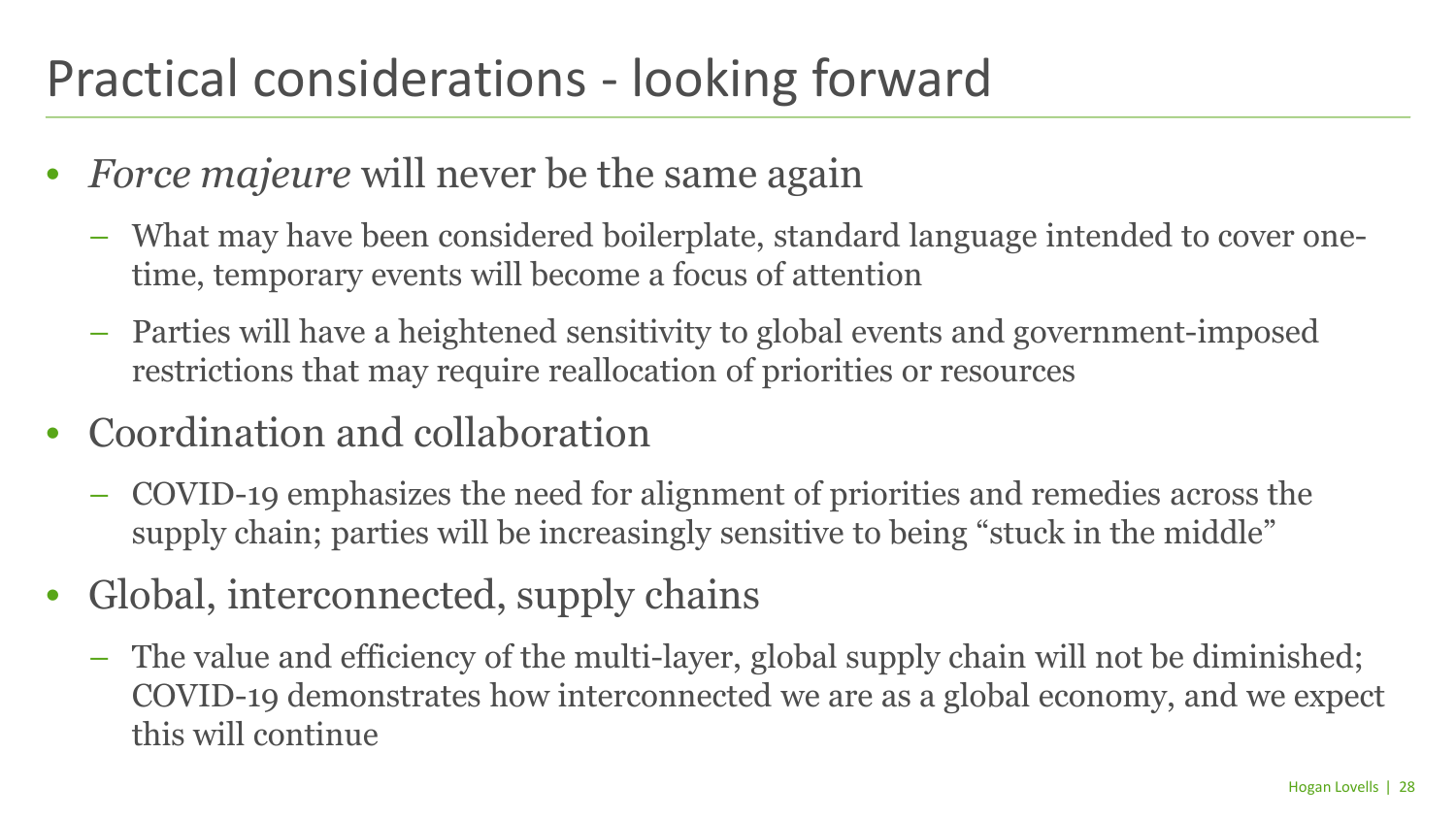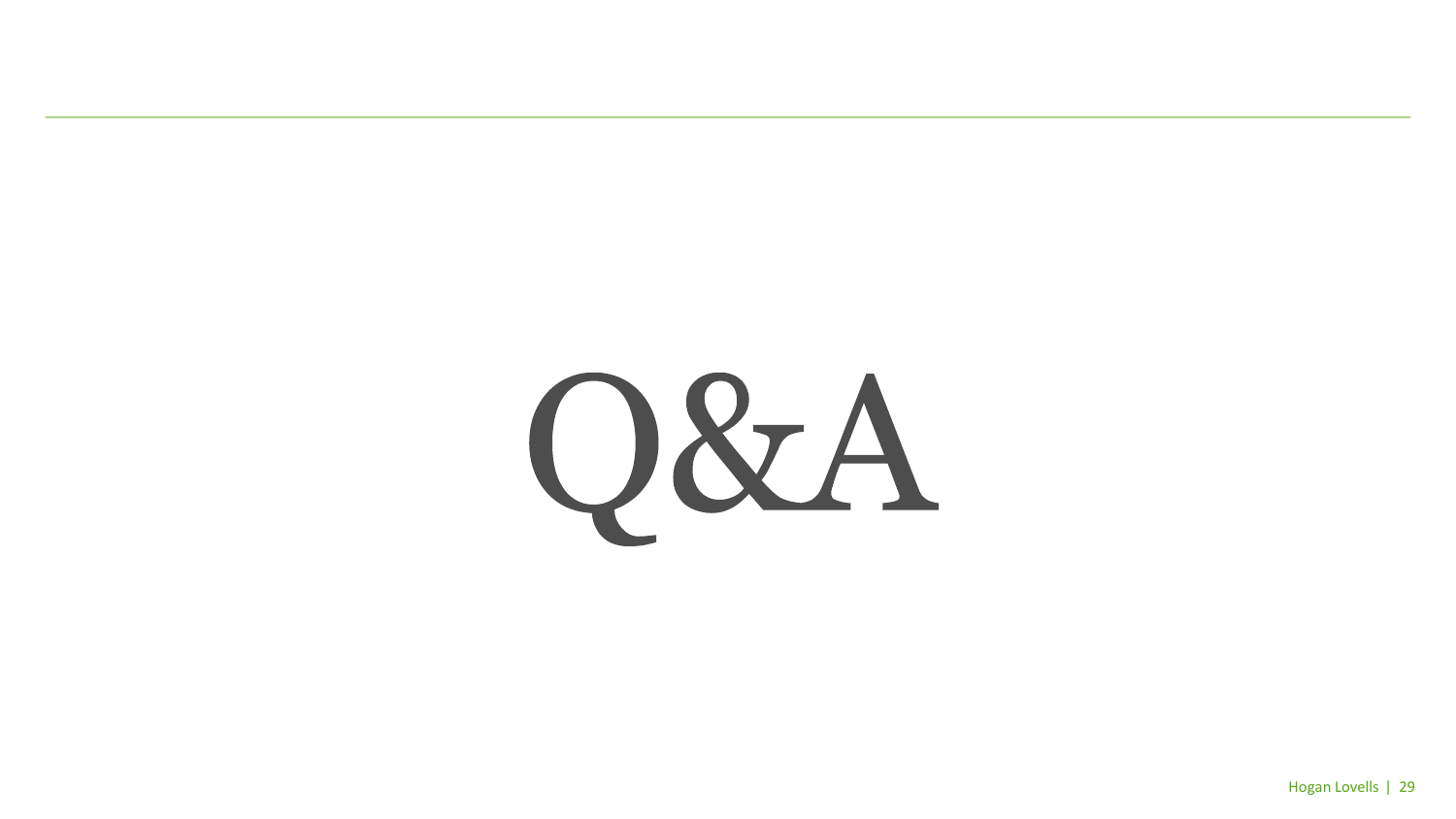### COVID-19 resources

1. Access all our materials on our topic center:



- 2. Register your interest in our other webinar topics related to coronavirus [here](https://ehoganlovells.com/s/299bcfbf24b03b48c261f0f6b6ce3da310c5ed06)
- 3. Get in touch with one of us or via [COVID19@hoganlovells.com](mailto:COVID19@hoganlovells.com)